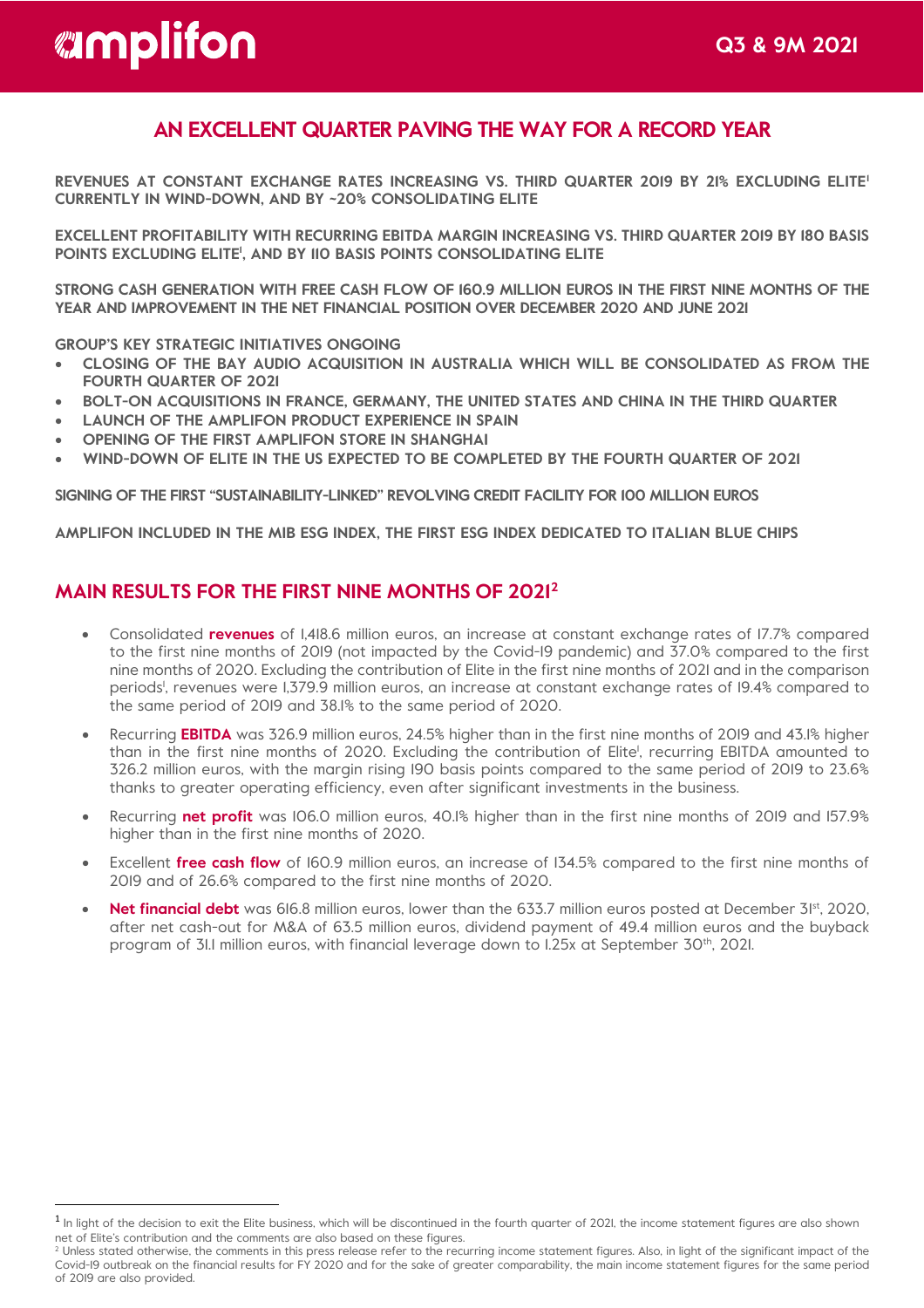

## **MAIN RESULTS FOR THE THIRD QUARTER OF 2021 [3](#page-1-0)**

- Consolidated **revenues** of 459.1 million euros, an increase at constant exchange rates of 19.0% compared to the third quarter of 2019 and of 6.8% compared to the third quarter of 2020. Excluding the contribution of Elite in the third quarter of 2021 and in the comparison periods<sup>[4](#page-1-1)</sup>, revenues were 448.I million euros, an increase at constant exchange rates of 21.2% compared to the third quarter of 2019 and 8.0% compared to the third quarter of 2020.
- Recurring **EBITDA** was 94.2 million euros, 23.8% higher than in the third quarter of 2019 and 3.0% lower than in the third quarter of 2020 which benefitted from extraordinary income related to the Covid-19 emergency. Excluding the contribution of Elite4 , recurring EBITDA was 95.5 million euros, up 30.1% compared to the third quarter of 2019, with the margin rising 180 basis points compared to the same period of 2019 to 21.3% thanks to greater operating efficiency, even after significant investments in the business.
- Recurring **net profit** was 25.7 million euros, 57.3% higher than in the third quarter of 2019 and 10.0% lower than in the third quarter of 2020 which benefitted from significant extraordinary income related to the Covid-19 emergency.

Milan, October 27<sup>th</sup>, 2021 – Today the Board of Directors of Amplifon S.p.A. (MTA; Bloomberg ticker: AMP:IM), global leader in hearing solutions and services, approved the Interim Financial Report as at September 30<sup>th</sup>, 2021 during a meeting chaired by Susan Carol Holland.

#### **ENRICO VITA, CEO**

 compared to 2019, which was not affected by the pandemic. We are also very enthusiastic about the different "We are extremely satisfied with the outstanding results of the third quarter, characterized by excellent growth in revenues, despite the extremely challenging comparison base, and continuous improvement in profitability strategic initiatives we have undertaken and, above all, the opportunities stemming from the Bay Audio integration in Australia and the launch of the Amplifon Product Experience in the core Spanish market. The results achieved in the first nine months allow us to look ahead to closing another year with record results."

Given the significant impact of the Covid-19 outbreak on the financial results for FY 2020 and in order to allow for greater comparability, the income statement data for 9M and Q3 2019 are also provided in the tables below. In addition, in light of the Board of Directors' resolution to exit the Elite business, the income statement figures are also shown excluding the contribution of Elite for the reporting and comparison periods. The financial figures including Elite reflect the wind-down currently underway and, therefore, are not very significant. Therefore, unless stated otherwise, the following comments refer primarily to the pro-forma figures without Elite.

<span id="page-1-0"></span><sup>&</sup>lt;sup>3</sup> Unless stated otherwise, the comments in this press release refer to the recurring income statement figures. Also, in light of the significant impact of the Covid-19 outbreak on the financial results for FY 2020 and for the sake of greater comparability, the main income statement figures for the same period of 2019 are also provided.

<span id="page-1-1"></span><sup>4</sup> In light of the decision to exit the Elite business, which will be discontinued in the fourth quarter of 2021, the income statement figures are also shown net of Elite's contribution and the comments are also based on these figures.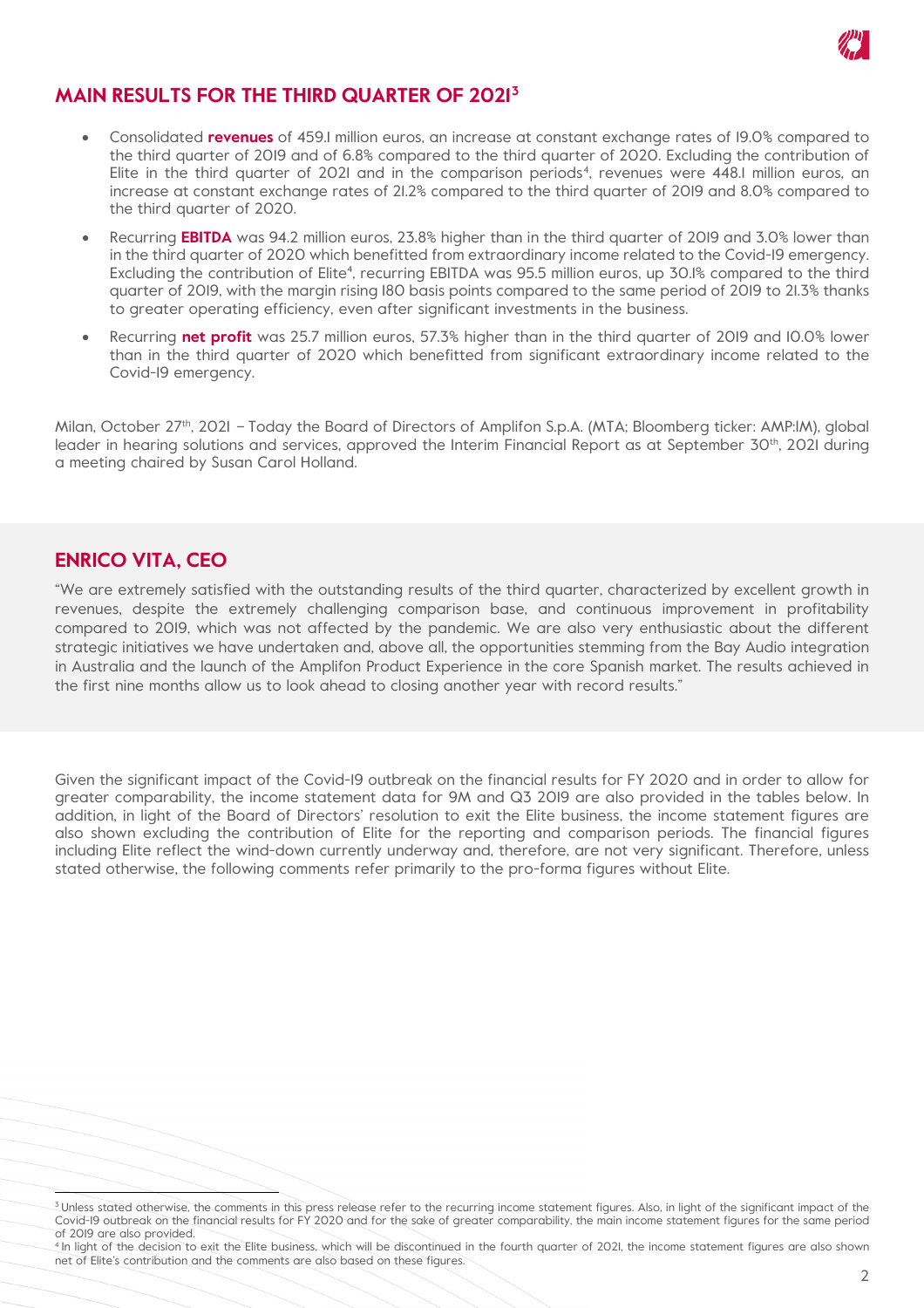

#### **THIRD QUARTER 2021 ECONOMIC RESULTS**

| (Euro millions)                | Q3 2021   |        | Q3 2020          | Q3 2019      |                   |           |        |                   |
|--------------------------------|-----------|--------|------------------|--------------|-------------------|-----------|--------|-------------------|
|                                | Recurring | $\%$   | <b>Recurring</b> | $\%$         | Change vs<br>2020 | Recurring | $\%$   | Change<br>vs 2019 |
| Net revenues                   | 459.1     | 100.0% |                  | 428.2 100.0% | 7.2%              | 392.7     | 100.0% | 16.9%             |
| <b>EBITDA</b>                  | 94.2      | 20.5%  | 97.1             | 22.7%        | $-3.0%$           | 76.0      | 19.4%  | 23.8%             |
| <b>EBIT</b>                    | 41.6      | 9.1%   | 48.1             | II.2%        | $-13.5%$          | 29.3      | 7.5%   | 41.9%             |
| Net income                     | 25.7      | 5.6%   | 28.5             | 6.7%         | $-10.0%$          | 16.3      | 4.2%   | 57.3%             |
| EPS adjusted<br>$(*, in Euro)$ | 0.147     |        | 0.160            |              | $-8.1%$           | 0.103     |        | 42.7%             |

#### **THIRD QUARTER 2021 ECONOMIC RESULTS PRO-FORMA WITHOUT ELITE**

| (Euro millions) | Q3 2021   |              | Q3 2020   |              |                   | Q3 2019   |              |                          |
|-----------------|-----------|--------------|-----------|--------------|-------------------|-----------|--------------|--------------------------|
|                 | Recurring | ℅            | Recurring | $\%$         | Change vs<br>2020 | Recurring | $\%$         | <b>Change vs</b><br>2019 |
| Net revenues    |           | 448.1 100.0% |           | 413.4 100.0% | 8.4%              |           | 375.9 100.0% | 19.2%                    |
| <b>EBITDA</b>   | 95.5      | 21.3%        | 95.3      | 23.1%        | 0.1%              | 73.4      | 19.5%        | 30.1%                    |
| <b>EBIT</b>     | 42.9      | 9.6%         | 46.4      | II.2%        | $-7.6%$           | 26.7      | 7.1%         | 60.9%                    |

(\*) EPS adjusted (adjusted net earnings per share) for non-recurring expenses and the amortization of the intangible assets as per the Purchase Price Allocation accounting treatment.

**Consolidated revenues** amounted to 459.1 million euros in the third quarter of 2021, an increase at constant exchange rates of 19.0% compared to the third quarter of 2019 and of 6.8% compared to the third quarter of 2020. Excluding the contribution of Elite in the quarter and in the comparison periods, revenues were 448.1 million euros, an increase at constant exchange rates of 21.2% compared to the third quarter of 2019 and 8.0% compared to third quarter of 2020 despite the extremely challenging comparison base for both periods. In particular, the third quarter of 2020 benefited from the easing of the severe lockdown measures adopted in the second quarter of 2020. The outstanding performance with respect to 2019, which was not impacted by the pandemic, was driven by a 13.8% organic growth, well above the reference market, while acquisitions contributed for 7.4%. The foreign exchange effect was negative for 2.0% explained by the strengthening of the Euro against the US dollar and the Latin American currencies.

The performance was positive across all regions, despite the extremely challenging comparison base primarily in **EMEA** which posted a solid performance, driven by a strong organic growth recorded mainly in France, Spain and Italy; in the **AMERICAS,** the United States reported once again an excellent, well above market, organic growth, which was combined with the significant contribution of the PJC Hearing acquisition, as well as the outstanding performances in Canada and Latin America; **APAC** recorded a solid, above-market performance, despite the localized lockdowns in Australia and New Zealand.

Recurring **EBITDA** was 94.2 million euros, 23.8% higher than in the third quarter of 2019 and 3.0% lower than in the third quarter of 2020, which benefitted from significant extraordinary income related to the Covid-19 emergency. EBITDA as reported came to 93.0 million euros after non-recurring expenses of 1.2 million euros attributable mainly to the GAES integration and the project for the redefinition of Amplifon S.p.A.'s corporate structure. Excluding the contribution of Elite in the third quarter of 2021 and in the comparison periods, recurring EBITDA amounted to 95.5 million euros, an increase of 30.1% over the third quarter of 2019, with the margin rising 180 basis points against the same period of 2019 to 21.3% even after significant investments in the business. This sizeable improvement in profitability is attributable mainly to the greater operating efficiency stemming from the actions taken in 2020 to face the Covid-19 emergency and was achieved, moreover, after significant investments in the business, including in marketing and the continuation of important strategic initiatives.

Recurring **EBIT** reached 41.6 million euros, 41.9% higher than in the third quarter of 2019 and 13.5% lower than in the third quarter of 2020, which benefitted from significant extraordinary income related to the Covid-19 emergency. EBIT as reported was 38.8 million euros. Excluding the contribution of Elite in the quarter and in the comparison periods, EBIT came to 42.9 million euros, showing an increase of 60.9% over the 26.7 million euros recorded in the same period of 2019. The margin on revenues came to 9.6% compared to 7.1% in the third quarter of 2019.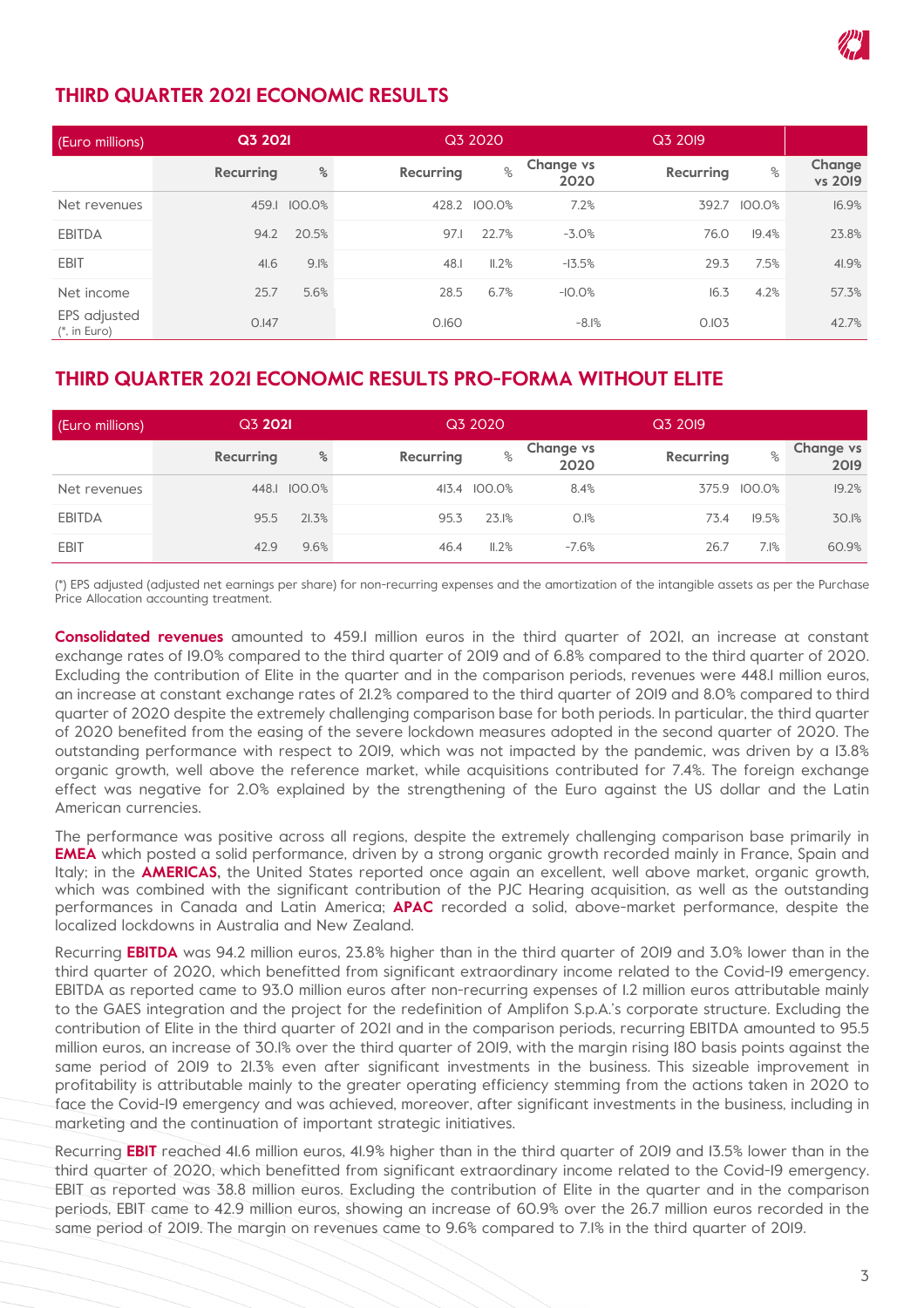

Recurring **net profit** was 25.7 million euros, 57.3% higher than the 16.3 million euros posted in the third quarter of 2019, thanks to greater operating leverage, and 10.0% lower than in the third quarter of 2020 which benefitted from significant extraordinary income related to the Covid-19 emergency.

#### **ECONOMIC RESULTS FOR THE FIRST NINE MONTHS OF 2021**

| (Euro millions)                |           | <b>9M 2021</b> |                  | <b>9M</b> 2020 |                          | <b>9M 2019</b> |        |                          |
|--------------------------------|-----------|----------------|------------------|----------------|--------------------------|----------------|--------|--------------------------|
|                                | Recurring | $\%$           | <b>Recurring</b> | $\%$           | <b>Change vs</b><br>2020 | Recurring      | $\%$   | <b>Change vs</b><br>2019 |
| Net revenues                   | 1.418.6   | 100.0%         | 1.042.1          | 100.0%         | 36.1%                    | 1,224.7        | 100.0% | 15.8%                    |
| <b>EBITDA</b>                  | 326.9     | 23.0%          | 228.4            | 21.9%          | 43.1%                    | 262.6          | 21.4%  | 24.5%                    |
| <b>EBIT</b>                    | 167.5     | II.8%          | 79.7             | 7.6%           | IIO.2%                   | 124.7          | 10.2%  | 34.3%                    |
| Net income                     | 106.0     | 7.5%           | 41.1             | 3.9%           | 157.9%                   | 75.7           | 6.2%   | 40.1%                    |
| EPS adjusted<br>$(*.$ in Euro) | 0.574     |                | 0.281            |                | 104.6%                   | 0.432          |        | 32.8%                    |

#### **ECONOMIC RESULTS FOR THE FIRST NINE MONTHS OF 2021 PRO-FORMA WITHOUT ELITE**

| (Euro millions) | <b>9M 2021</b> |        |                | <b>9M 2020</b> | <b>9M 2019</b>           |           |        |                          |
|-----------------|----------------|--------|----------------|----------------|--------------------------|-----------|--------|--------------------------|
|                 | Recurring      | ℅      | Recurring      | $\%$           | <b>Change vs</b><br>2020 | Recurring | $\%$   | <b>Change vs</b><br>2019 |
| Net revenues    | 1.379.9        | 100.0% | <b>I.004.0</b> | 100.0%         | 37.4%                    | 1.173.6   | 100.0% | 17.6%                    |
| <b>EBITDA</b>   | 326.2          | 23.6%  | 224.0          | 22.3%          | 45.6%                    | 254.7     | 21.7%  | 28.1%                    |
| <b>EBIT</b>     | 166.8          | 12.1%  | 75.3           | 7.5%           | 121.5%                   | II6.8     | 10.0%  | 42.8%                    |

(\*) EPS adjusted (adjusted net earnings per share) for non-recurring expenses and the amortization of the intangible assets as per the Purchase Price Allocation accounting treatment.

**Consolidated revenues** amounted to 1,418.6 million euros in the first nine months of 2021, an increase at constant exchange rates of 17.7% compared to the first nine months of 2019 and of 37.0% compared to the first nine months of 2020. Excluding the contribution of Elite in the first nine months of 2021 and in the comparison periods, revenues amounted to 1,379.9 million euros, an increase at constant exchange rates of 19.4% compared to the same period of 2019 (thanks to a strong organic growth of 13.3%) and 38.1% compared the same period of 2020. Acquisitions contributed for 6.1% compared to 2019 and for 4.9% compared to the same period of 2020, while the foreign exchange effect was negative due once again to the strengthening of the Euro against the US dollar and the Latin American currencies.

Recurring **EBITDA** was 326.9 million euros, an increase of 24.5% compared to the first nine months of 2019 and of 43.1% compared to the first nine months of 2020. EBITDA as reported came to 321.4 million euros after non-recurring expenses of 5.4 million euros attributable mainly to the GAES integration process and the project for the redefinition of Amplifon S.p.A.'s corporate structure. Excluding the contribution of Elite in the first nine months of 2021 and in the comparison periods, recurring EBITDA was 326.2 million euros, showing an increase of 28.1% over the first nine months of 2019, with the margin rising 190 basis points compared to the same period of 2019 to 23.6%.

Recurring **EBIT** reached 167.5 million euros, an increase of 34.3% compared to the first nine months of 2019 and of 110.2% compared to the first nine months of 2020. EBIT as reported was 160.3 million euros. Excluding the contribution of Elite, EBIT came to 166.8 million euros, an increase of 42.8% compared to the first nine months of 2019. The margin on revenues came to 12.1% compared to 10.0% in the 2019 comparison period.

Recurring **net profit** was 106.0 million euros, an increase of 40.1% compared to the first nine months of 2019 and of 157.9% with respect to the first nine months of 2020. This outstanding result is attributable to greater operating leverage. Net profit as reported, which reflects the non-recurring charges of 5.3 million euros, reached 100.7 million euros. The tax rate came to 28.0%, lower than the 28.5% recorded in the 2019 comparison period. The adjusted earnings per share (EPS adjusted) came in at 57.4 euro cents, 32.8% higher than the 43.2 euro cents reported in the same period of 2019 and 104.6% higher than the 28.1 euro cents posted in the first nine months of 2020.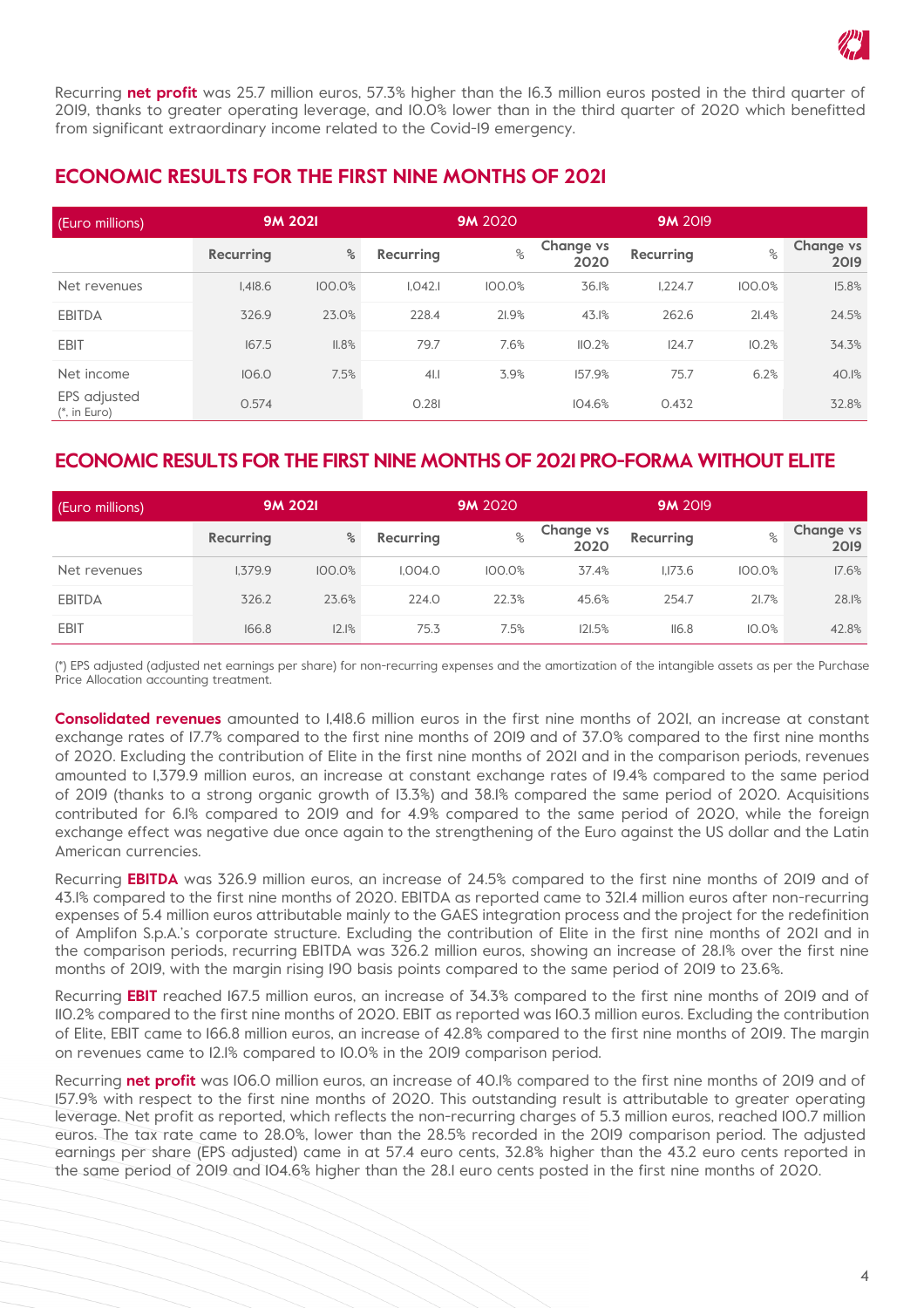

#### **EMEA: Strong top-line performance, despite very challenging comparison base, and outstanding profitability**

| (Euro millions)         | Q3 2021 | Q3 2020 | Q3 2019 | Δ% 2I/20  | △% 21/19 |
|-------------------------|---------|---------|---------|-----------|----------|
| <b>Revenues</b>         | 310.2   | 303.2   | 270.7   | $+2.3%$   | $+14.6%$ |
| Organic growth          |         |         |         | $+0.0%$   | $+11.3%$ |
| Acquisitions            |         |         |         | $+2.1%$   | $+3.2%$  |
| <b>FX</b>               |         |         |         | $+0.2%$   | $+0.1%$  |
| <b>EBITDA recurring</b> | 79.1    | 76.8    | 58.I    | $+3.0%$   | $+36.1%$ |
| Margin %                | 25.5%   | 25.3%   | 21.5%   | $+20$ bps | +400 bps |

In the third quarter **EMEA** posted a strong performance with revenues increasing at constant exchange rates of 14.5% compared the third quarter of 2019 and 2.1% compared to the third quarter of 2020, despite the extremely challenging comparison base for the same period of both 2019 and 2020, which were characterized by exceptional organic growth of more than 11%. Organic growth in the third quarter 2021 was particularly strong in **France**, **Spain** and **Italy**.

The region posted excellent profitability with the EBITDA margin rising an impressive 400 basis points compared to the same period of 2019 to 25.5%, thanks to greater efficiency post-Covid, improved profitability in Spain and scale reach in core countries.

#### **AMERICAS: Impressive revenue growth continues, boosted by ~+40% well above-market organic growth compared to the third quarter of 2019 and by PJC Hearing acquisition**

| (Euro millions)         | Q3 2021 | Q3 2020 | Q3 2019 | Δ% 2I/20   | ∆% 21/19   |
|-------------------------|---------|---------|---------|------------|------------|
| <b>Revenues</b>         | 90.7    | 69.6    | 71.5    | $+30.4%$   | $+26.8%$   |
| Organic growth          |         |         |         | $+13.3%$   | $+22.1%$   |
| Acquisitions            |         |         |         | $+17.3%$   | $+17.4%$   |
| <b>FX</b>               |         |         |         | $-0.2%$    | $-12.7%$   |
| <b>EBITDA recurring</b> | 18.8    | 16.0    | 15.6    | $+17.5%$   | $+20.2%$   |
| Margin %                | 20.7%   | 23.0%   | 21.9%   | $-230$ bps | $-120$ bps |

#### **Pro-forma figures without Elite**

| (Euro millions)         | Q3 2021 | Q3 2020 | Q3 2019 | $\Delta$ % 2I/20 | Δ% 21/19   |
|-------------------------|---------|---------|---------|------------------|------------|
| <b>Revenues</b>         | 79.7    | 54.8    | 54.7    | $+45.4%$         | $+45.7%$   |
| Organic growth          |         |         |         | $+24.1%$         | $+38.4%$   |
| Acquisitions            |         |         |         | $+22.0%$         | $+22.8%$   |
| <b>FX</b>               |         |         |         | $-0.7%$          | $-15.5%$   |
| <b>EBITDA recurring</b> | 20.1    | 14.3    | 13.0    | $+40.2%$         | $+55.1%$   |
| Margin %                | 25.2%   | 26.2%   | 23.7%   | $-100$ bps       | $+150$ bps |

The **United States** recorded once again an extraordinary revenue performance, driven by an organic growth of around 40% compared to the third quarter of 2019 (more than twice the reference market) mainly thanks to Miracle-Ear and the contribution of the PJC Hearing acquisition, which also posted strong organic growth in the period (reported in M&A). The performance posted in **Canada** was strong and that posted by **Latin America** was excellent.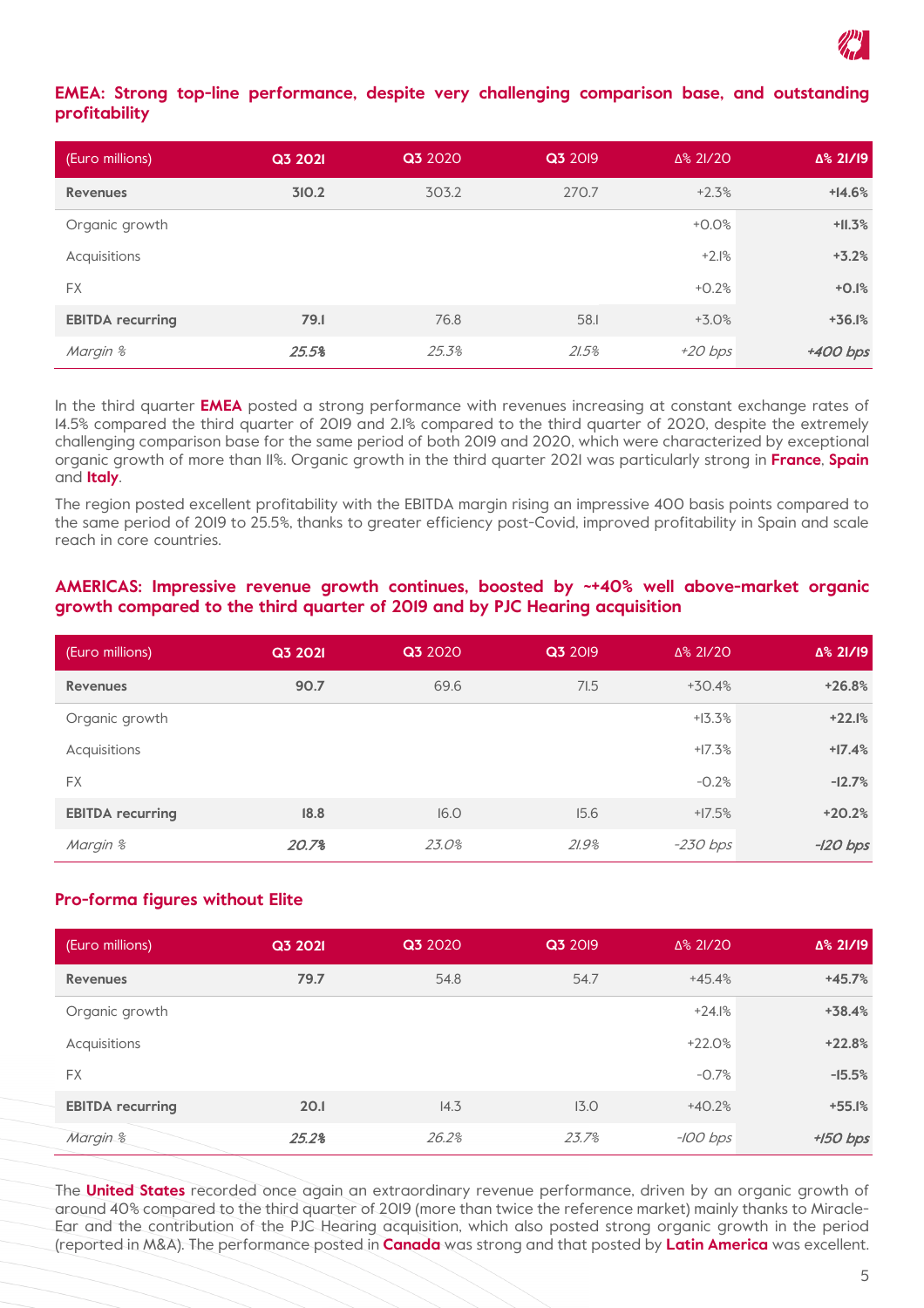

Excluding the contribution of Elite in the third quarter of 2021 and in the comparison periods, the EBITDA margin came to 25.2%, 150 basis points higher than in the third quarter of 2019, despite the challenging comparison base and after significant investments in the business.

The region's financial results including Elite reflect the wind-down process currently underway and, therefore, are not very significant.

#### **ASIA-PACIFIC: Solid and above market performance, despite local lockdowns in Australia and New Zealand**

| (Euro millions)         | Q3 2021 | Q3 2020 | Q3 2019 | Δ% 2I/20     | Δ% 21/19   |
|-------------------------|---------|---------|---------|--------------|------------|
| <b>Revenues</b>         | 58.2    | 55.5    | 49.2    | $+5.0%$      | $+18.4%$   |
| Organic growth          |         |         |         | $-0.8%$      | $+3.7%$    |
| Acquisitions            |         |         |         | $+3.0%$      | $+13.7%$   |
| <b>FX</b>               |         |         |         | $+2.8%$      | $+1.0%$    |
| <b>EBITDA recurring</b> | 15.7    | 22.5    | 14.4    | $-30.1%$     | $+9.3%$    |
| Margin %                | 27.0%   | 40.5%   | 29.2%   | $-1,350$ bps | $-220$ bps |

**ASIA-PACIFIC** reported a solid revenue performance, despite the extremely challenging comparison base for the third quarter of both 2019 and 2020. A good performance was posted in **Australia** despite the restrictive measures in place in different areas of the country, while **New Zealand** posted a negative performance due to the lockdowns which resulted in the mandatory closure of the Group's stores throughout the country for around six weeks. The performance in China was excellent thanks to the outstanding organic growth, as well as the contribution of Sound Bridge.

EBITDA reached 15.7 million euros in ASIA-PACIFIC, an increase of 9.3% compared to the third quarter of 2019. The EBITDA margin came to 27.0%, down 220 basis points compared to the third quarter of 2019 due to lower revenues as a result of the lockdowns in Australia and New Zealand and the increased marketing costs incurred in Australia to launch the Amplifon brand and the Amplifon Product Experience roll-out. The comparison of the EBITDA with the same period of 2020 is not significant given the important extraordinary income posted in the quarter related to the Covid-19 emergency.

#### **BALANCE SHEET FIGURES AS AT SEPTEMBER 30TH, 2021**

The balance sheet and financial indicators continue to confirm the Group's solidity: the Company generated excellent free cash flow of 160.9 million euros and decreased its net financial debt.

Total net equity was 838.1 million euros at September 30<sup>th</sup>, 2021, higher than the 801.9 million euros recorded at December 3<sup>ist</sup>, 2020.

Operating cash flow, before payment of lease liabilities, reached 288.7 million euros. The payment of lease liabilities, equal to 69.3 million euros, brought the operating cash flow to 219.4 million euros, 41.4% higher than the 155.1 million euros recorded in the first nine months of 2020. Free cash flow came to 160.9 million euros, an increase of 33.9 million euros (+26.6%) compared to the 127.1 million euros generated in the first nine months of 2020, after investments (net of disposals) of 58.4 million euros versus 28.1 million euros in the first nine months of 2020. Net cash-out for acquisitions (63.5 million euros versus 41.9 million euros in the first nine months of 2020), along with the payment of dividends (49.4 million euros) and the outlays for the buyback program (31.1 million euros) bring cash flow for the reporting period to a positive 18.8 million euros versus a positive 77.3 million euros in the first nine months of 2020.

Operating cash flow was 72.2% higher than the 127.4 million euros generated in the first nine months of 2019 and free cash flow was 134.5% higher than the 68.6 million euros generated in the same period of 2019.

Net financial debt came to 616.8 million euros, lower than the 633.7 million euros reported at December 3<sup>1st</sup>, 2020, with financial leverage down to 1.25x, compared to 1.63x at December 3<sup>[st</sup>, 2020.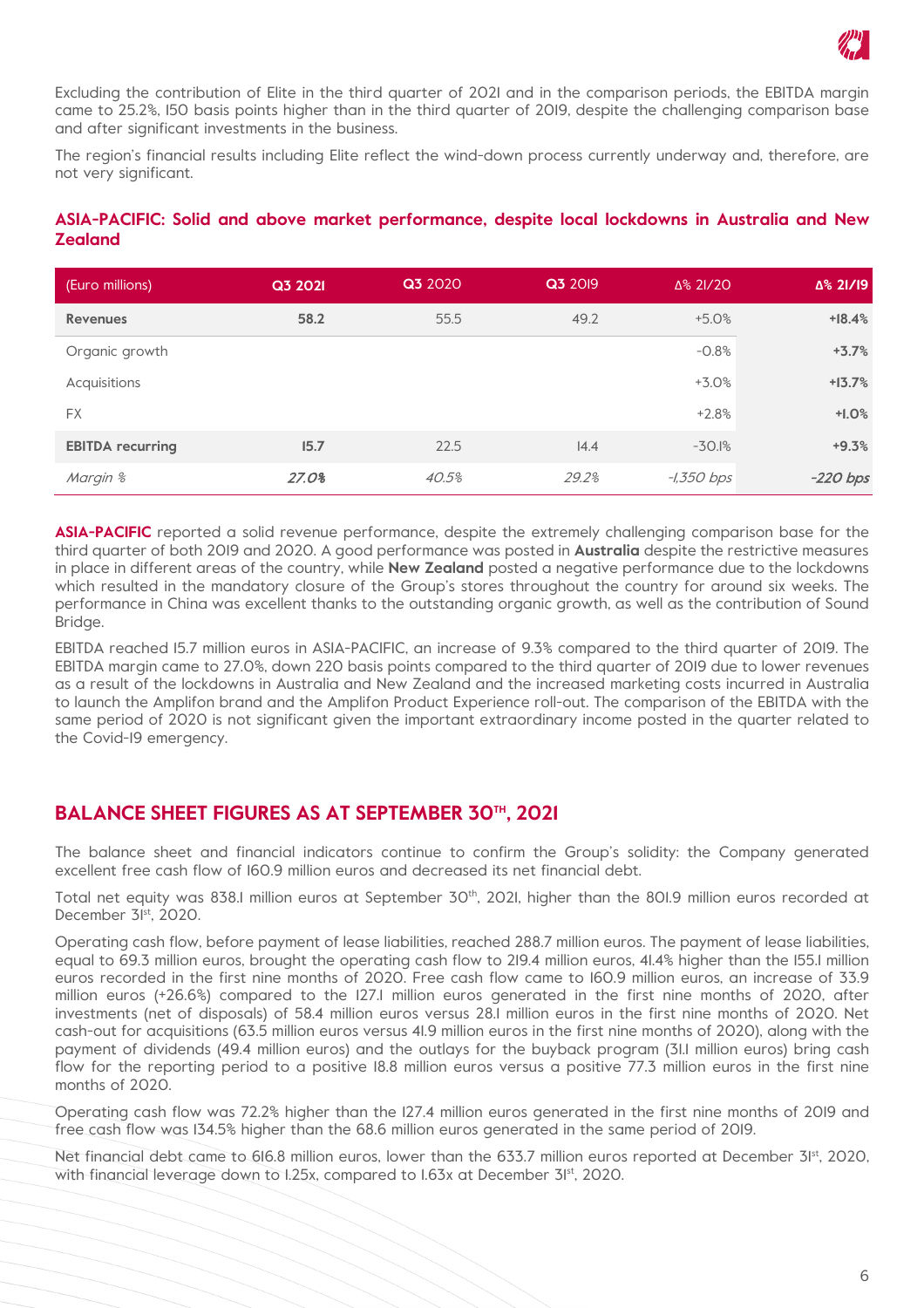

#### **SIGNED THE FIRST "SUSTAINABILITY-LINKED" REVOLVING CREDIT FACILITY**

On September 30<sup>th</sup>, 2021 Amplifon signed a new 5-year "sustainability-linked" revolving credit facility with Intesa Sanpaolo (IMI Corporate & Investment Banking Division) for a total of 100 million euros. This facility (which is part of the plan to refinance and expand the Company's existing revolving credit facilities), linked to certain indicators in Amplifon's Sustainability Plan, will allow the Company to further diversify its sources of funding, as well as extend its average debt maturity.

#### **EVENTS SUBSEQUENT TO SEPTEMBER 30TH, 2021**

After the close of the third quarter, the Company announced the closing of the acquisition of Bay Audio in Australia. The transaction values Bay Audio at around AUD 550 million (around Euro 340 million) on an enterprise value basis.

In October the Company also started the roll-out of the Amplifon Product Experience in the core Spanish market and opened its first Amplifon store in Shanghai.

On October 18th, 2021 Amplifon was included in the new MIB ESG index launched by Euronext and Borsa Italiana, dedicated to the 40 Italian blue chips which demonstrate strong ESG (Environment, Social & Governance) practices. Inclusion in the index provides further confirmation of the Company's commitment to pursuing sustainable, longterm growth.

Lastly, during and after the close of the quarter, the Group progressed with the wind-down process of the Elite business in the United States. The wind-down will be treated as a discontinued operation in accordance with the IFRS 5 as of the date on which operations are effectively discontinued. More in detail, P&L data for Elite will be excluded from the Group's consolidated P&L and from the comparison periods starting from the date the business is effectively discontinued. The result of the discontinued operations will be reported in a separate P&L line named Net Result after discontinued operations. As of today Amplifon expects the total negative impact for the winddown of Elite to be around 10 million euros, mainly related to the write-off of assets (credits, other financial assets and goodwill). The discontinuation of Elite is expected to be effective and completed by the end of 2021.

#### **OUTLOOK**

The Company is very positive for the full-year 2021 in light of the outstanding results achieved in the first nine months and the positive performance expected for the last quarter of the year. In fact, for the fourth quarter, despite the challenging comparison base, the Company expects an ongoing positive market trend thanks to the effectiveness of the vaccinations in reducing the impacts of the pandemic worldwide, as well as the easing of the restrictions in Australia and New Zealand as vaccinations progress.

Moreover, it is worth noting that the consolidation of Bay Audio as from October I<sup>st</sup> shall contribute with additional around 15 million euros to the consolidated revenues expected for the full year 2021[5](#page-6-0) .

Finally, the Company expects to continue with the execution of its 2023 strategic plan at a rapid pace thanks to its leading role in the consolidation process of the industry, its unique and unmatchable customer proposition which will allow the Company to grow faster than the reference market, while, at the same time, re-investing in the business for a long-term sustainable profitable growth path.

#### **ASSIGNMENT OF PERFORMANCE STOCK GRANT PLAN 2019-2025**

In accordance with the above-mentioned plan, on October  $28<sup>th</sup>$ , 2021 the Board of Directors resolved to assign 53,550 shares, at target, relative to the second tranche of the stock grant cycle 2021-2023 as recommended by the Remuneration and Appointments Committee, pursuant to Art. 84 bis, par. 5, of Consob Regulation n. 11971/99, as amended.

The information regarding the beneficiaries and the respective rights assigned will be reported in the table prepared in accordance with the indications provided in Table n. 1, Form 7 of Annex 3A of Regulation n. 11971/1999, along with the characteristics already disclosed in the Information Document, which will be made available within the time period required by law at the Company's registered office and published on the Company's website https://corporate.amplifon.com.

The Information Document relating to the new Stock Grant Plan 2019-2025, which contains all the detailed information required by current law, was made available to the public in the same manner.

<span id="page-6-0"></span><sup>&</sup>lt;sup>5</sup> See guidance communicated on press releases of July 29th and September 13th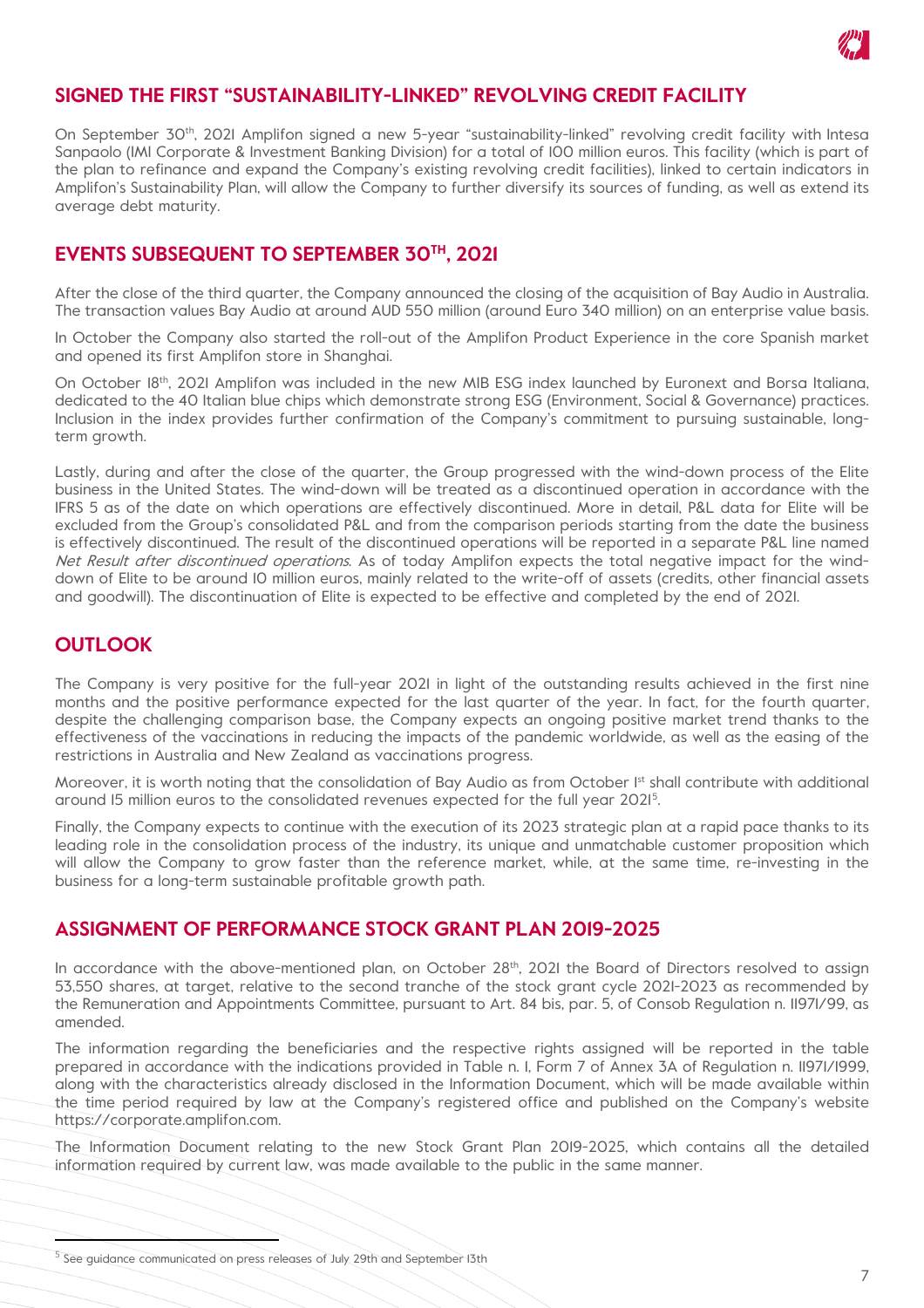

\*\*\*\*\*

The Company announces that the Interim Financial Report as at September 30th, 2021 will be made available to the public from November 5<sup>th</sup>, 2021 at the Company's registered office, on the Company's website (https://corporate.amplifon.com) and on the authorized storage system eMarket STORAGE [\(www.emarketstorage.com\)](http://www.emarketstorage.com/).

\*\*\*\*\*

The results for the Q3 2021 will be presented to the financial community today at 15:00 (CET) during a conference call and audiowebcast. To participate in the conference call dial one of the following numbers: +44 121 281 8004 (UK), +1 718 705 8796 (USA), +33 170918704 (France) or +39 02 802 09 11 (Italy); or access the audiowebcast directly through the following link:

<https://services.choruscall.com/mediaframe/webcast.html?webcastid=pzMs1yPB>

A few presentation slides will be made available prior to the beginning of the conference call, beginning at 14:30 CET, in the Investors section (Presentations) of the website: https://corporate.amplifon.com. Those who are unable to attend the conference call may access a recording which will be available immediately after the call until 24:00 (CET) of August  $F$ , 2021, by dialing the following number: +39 02 802 0987 (Italy), access code: 927# - guest code: 700927#; or, if the recording is no longer available, by accessing the webpage:

<https://corporate.amplifon.com/en/investors/presentations-and-webcast/Presentation-q3-2021>

In compliance with paragraph 2 of Article 154 bis of the "Uniform Financial Services Act" (Legislative Decree 58/1998), the Manager charged with preparing the Company's financial reports, Gabriele Galli, declares that the accounting information reported in the present press release corresponds to the underlying documentary reports, books of account and accounting entries.

\*\*\*\*\*

\*\*\*\*\*

This press release contains forward-looking statements. These statements are based on the Company's current expectations and projections about future events and, by their nature, are subject to inherent risks and uncertainties. They relate to events and depend on circumstances that may or may not occur or exist in the future, and, as such, undue reliance should not be placed on them. Actual results may differ materially from those expressed in such statements as a result of a variety of factors, including: continued volatility and further deterioration of capital and financial markets, changes in general macro-economic conditions, economic growth and other changes in business conditions, changes in laws and regulations (both in Italy and abroad), and many other factors, most of which are outside of the Company's control.

#### **About Amplifon**

Amplifon, global leader in the hearing care retail market, empowers people to rediscover all the emotions of sound. Amplifon's over 17,000 people worldwide strive every day to understand the unique needs of every customer, delivering exclusive, innovative and highly personalized products and services, to ensure everyone the very best solution and an outstanding experience. The Group operates through a network of over 9,000 points of sale in 26 Countries and 5 continents. More information about the Group is available at: https://corporate.amplifon.com.

**Investor Relations**

**Amplifon S.p.A.** Francesca Rambaudi Tel +39 02 5747 2261 [francesca.rambaudi@amplifon.com](mailto:francesca.rambaudi@amplifon.com)

**Media Relations Brunswick** Lidia Fornasiero/ Barbara Scalchi Tel +39 02 9288 6200 [amplifon@brunswickgroup.com](mailto:amplifon@brunswickgroup.com)

**Corporate Communication Amplifon S.p.A.** Luca Marini Tel +39 02 5747 2005 [luca.marini@amplifon.com](mailto:luca.marini@amplifon.com)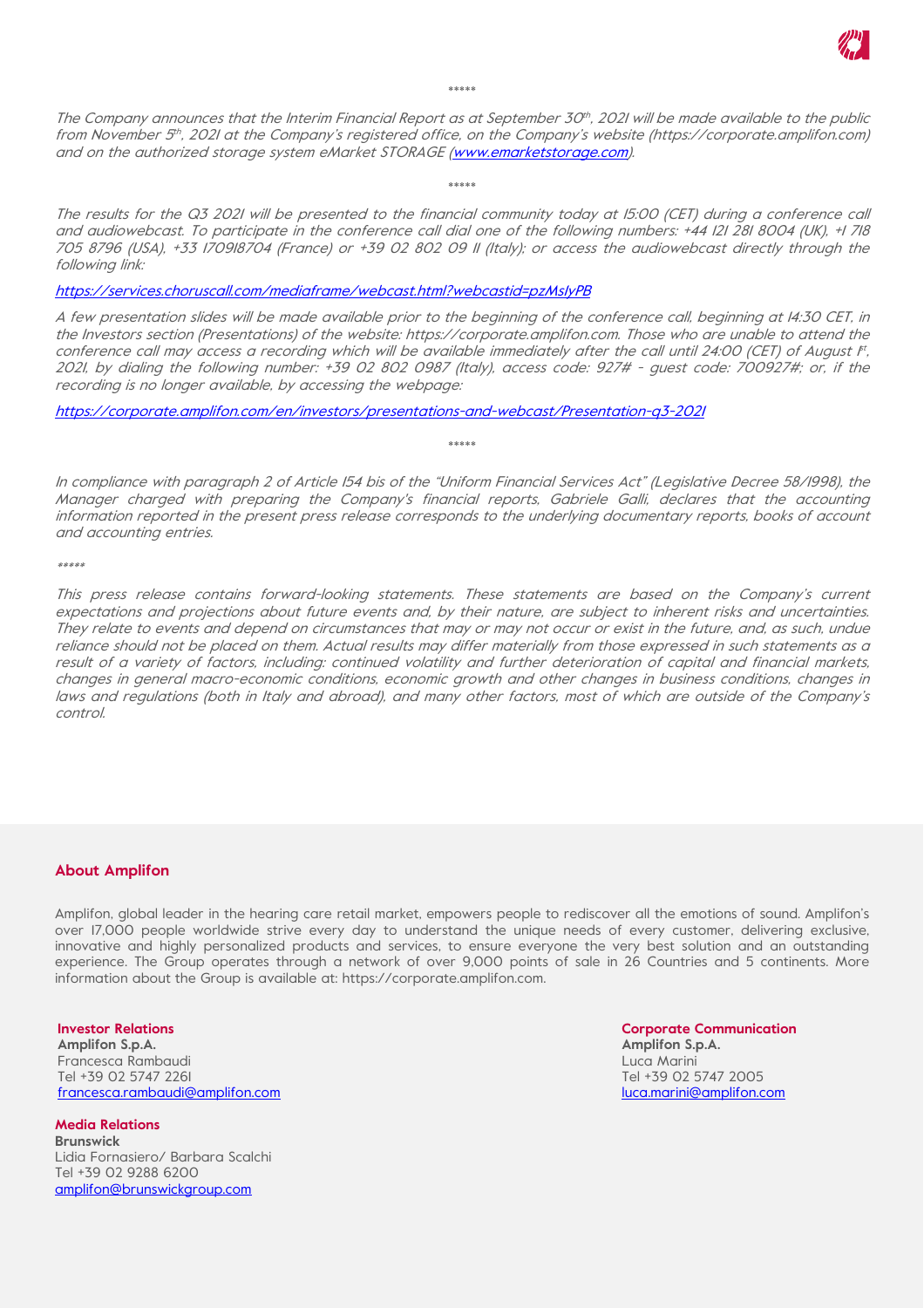

## **CONSOLIDATED NET REVENUES BY GEOGRAPHIC AREA – FIRST NINE MONTHS 2021 VS FIRST NINE MONTHS 2020**

| $(\epsilon$ thousands).                   | <b>First nine</b><br>months<br>2021 | $\frac{6}{6}$ | First nine<br>months<br>2020 | ℅      | <b>Change</b> | <b>Change</b><br>$\frac{6}{6}$ | Exchange<br>diff. | <b>Change %</b><br>in local<br>currency | Organic<br>growth %<br>$(*)$ |
|-------------------------------------------|-------------------------------------|---------------|------------------------------|--------|---------------|--------------------------------|-------------------|-----------------------------------------|------------------------------|
| <b>Total EMEA</b>                         | 984.146                             | 69.4%         | 740.652                      | 71.1%  | 243.494       | 32.9%                          | (589)             | 33.0%                                   | 31.1%                        |
| <b>Total Americas</b>                     | 262.976                             | 18.5%         | 174.163                      | 16.7%  | 88.813        | 51.0%                          | (16,009)          | 60.2%                                   | 42.1%                        |
| <b>Total APAC</b>                         | 171.467                             | 12.1%         | 127.307                      | 12.2%  | 44.160        | 34.7%                          | 7.569             | 28.8%                                   | 26.1%                        |
| Corporate and intercompany<br>elimination | $\sim$                              |               |                              |        |               |                                |                   |                                         |                              |
| Total                                     | 1,418,589                           | 100.0%        | I, O42, I22                  | 100.0% | 376.467       | 36.1%                          | (9,029)           | 37.0%                                   | 32.3%                        |

(\*) Organic growth is calculated as sum of same store growth and openings.

#### **CONSOLIDATED NET REVENUES BY GEOGRAPHIC AREA – FIRST NINE MONTHS 2021 VS FIRST NINE MONTHS 2019**

| $(E$ thousands)                           | <b>First nine</b><br>months<br>2021 | $\frac{6}{6}$            | First nine<br>months<br>2019 | $\%$   | <b>Change</b> | <b>Change</b><br>၊% | Exchange<br>diff.        | Change %<br>in local<br>currency | <b>Organic</b><br>growth %<br>$^{\circ}$ |
|-------------------------------------------|-------------------------------------|--------------------------|------------------------------|--------|---------------|---------------------|--------------------------|----------------------------------|------------------------------------------|
| <b>Total EMEA</b>                         | 984.146                             | 69.4%                    | 877.827                      | 71.7%  | 106.319       | 12.1%               | 1,173                    | 12.0%                            | 9.2%                                     |
| <b>Total Americas</b>                     | 262.976                             | 18.5%                    | 203.382                      | 16.6%  | 59.594        | 29.3%               | (26, 358)                | 42.2%                            | 26.3%                                    |
| <b>Total APAC</b>                         | 171.467                             | 12.1%                    | 140.218                      | II.4%  | 31.249        | 22.3%               | 1.662                    | 21.1%                            | $II.I$ %                                 |
| Corporate and intercompany<br>elimination | $\overline{\phantom{a}}$            | $\overline{\phantom{a}}$ | 3.314                        | 0.3%   | (3,3 4)       | $-100.0%$           | $\overline{\phantom{a}}$ | $-100.0%$                        | $-100.0%$                                |
| <b>Total</b>                              | 1.418.589                           | 100.0%                   | 1,224,741                    | 100.0% | 193.848       | 15.8%               | (23, 523)                | 17.7%                            | II.9%                                    |

(\*) Organic growth is calculated as sum of same store growth and openings.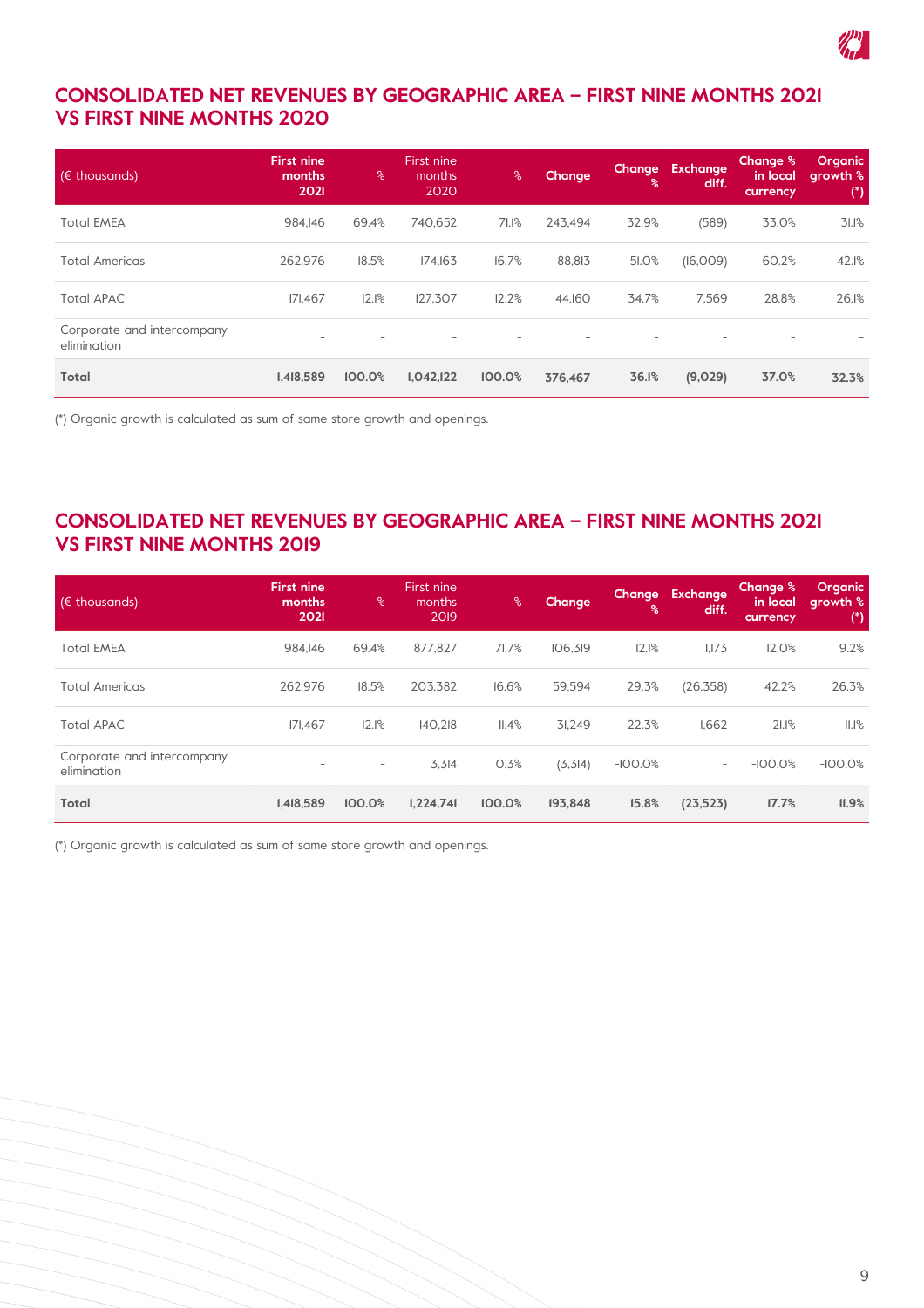

# **CONSOLIDATED NET REVENUES BY GEOGRAPHIC AREA – Q3 2021 VS Q3 2020**

| $(\epsilon$ thousands)                    | Q3 2021                  | ℅      | Q3 2020                  | $\%$   | <b>Change</b> | ℁     | Change Exchange<br>diff. | <b>Change %</b><br><u>in local</u><br>currency | Organic,<br>s qrowth %।<br>( |
|-------------------------------------------|--------------------------|--------|--------------------------|--------|---------------|-------|--------------------------|------------------------------------------------|------------------------------|
| <b>Total EMEA</b>                         | 310.192                  | 67.6%  | 303.182                  | 70.8%  | 7.010         | 2.3%  | 632                      | 2.1%                                           | 0.0%                         |
| <b>Total Americas</b>                     | 90.683                   | 19.7%  | 69,562                   | 16.2%  | 21,121        | 30.4% | (178)                    | 30.6%                                          | 13.3%                        |
| <b>Total APAC</b>                         | 58,227                   | 12.7%  | 55.479                   | 13.0%  | 2.748         | 5.0%  | 1,551                    | 2.2%                                           | $-0.8%$                      |
| Corporate and intercompany<br>elimination | $\overline{\phantom{m}}$ |        | $\overline{\phantom{a}}$ |        |               |       |                          | $\overline{\phantom{a}}$                       |                              |
| Total                                     | 459,102                  | 100.0% | 428,223                  | 100.0% | 30.879        | 7.2%  | 2,005                    | 6.8%                                           | 2.1%                         |

(\*) Organic growth is calculated as sum of same store growth and openings.

## **CONSOLIDATED NET REVENUES BY GEOGRAPHIC AREA – Q3 2021 VS Q3 2019**

| $(\epsilon$ thousands)                    | Q3 2021                  | $\%$              | Q3 2019 | $\%$   | <b>Change</b> | <b>Change</b><br>屠 | <b>Exchange</b><br>diff. | <b>Change</b> %<br>in local<br>currency | Organic<br>growth %<br>$(*)$ |
|-------------------------------------------|--------------------------|-------------------|---------|--------|---------------|--------------------|--------------------------|-----------------------------------------|------------------------------|
| <b>Total EMEA</b>                         | 310.192                  | 67.6%             | 270.699 | 69.0%  | 39.493        | 14.6%              | 446                      | 14.5%                                   | II.3%                        |
| <b>Total Americas</b>                     | 90,683                   | 19.7%             | 71.498  | 18.2%  | 19.185        | 26.8%              | (9,084)                  | 39.5%                                   | 22.1%                        |
| <b>Total APAC</b>                         | 58.227                   | 12.7%             | 49.181  | 12.5%  | 9.046         | 18.4%              | 502                      | 17.4%                                   | 3.7%                         |
| Corporate and intercompany<br>elimination | $\overline{\phantom{a}}$ | $\qquad \qquad -$ | 1,327   | 0.3%   | (1, 327)      | $-100.0%$          | $\overline{\phantom{a}}$ | $-100.0%$                               | $-100.0%$                    |
| Total                                     | 459.102                  | 100.0%            | 392.705 | 100.0% | 66.397        | 16.9%              | (8,136)                  | 19.0%                                   | II.9%                        |

(\*) Organic growth is calculated as sum of same store growth and openings.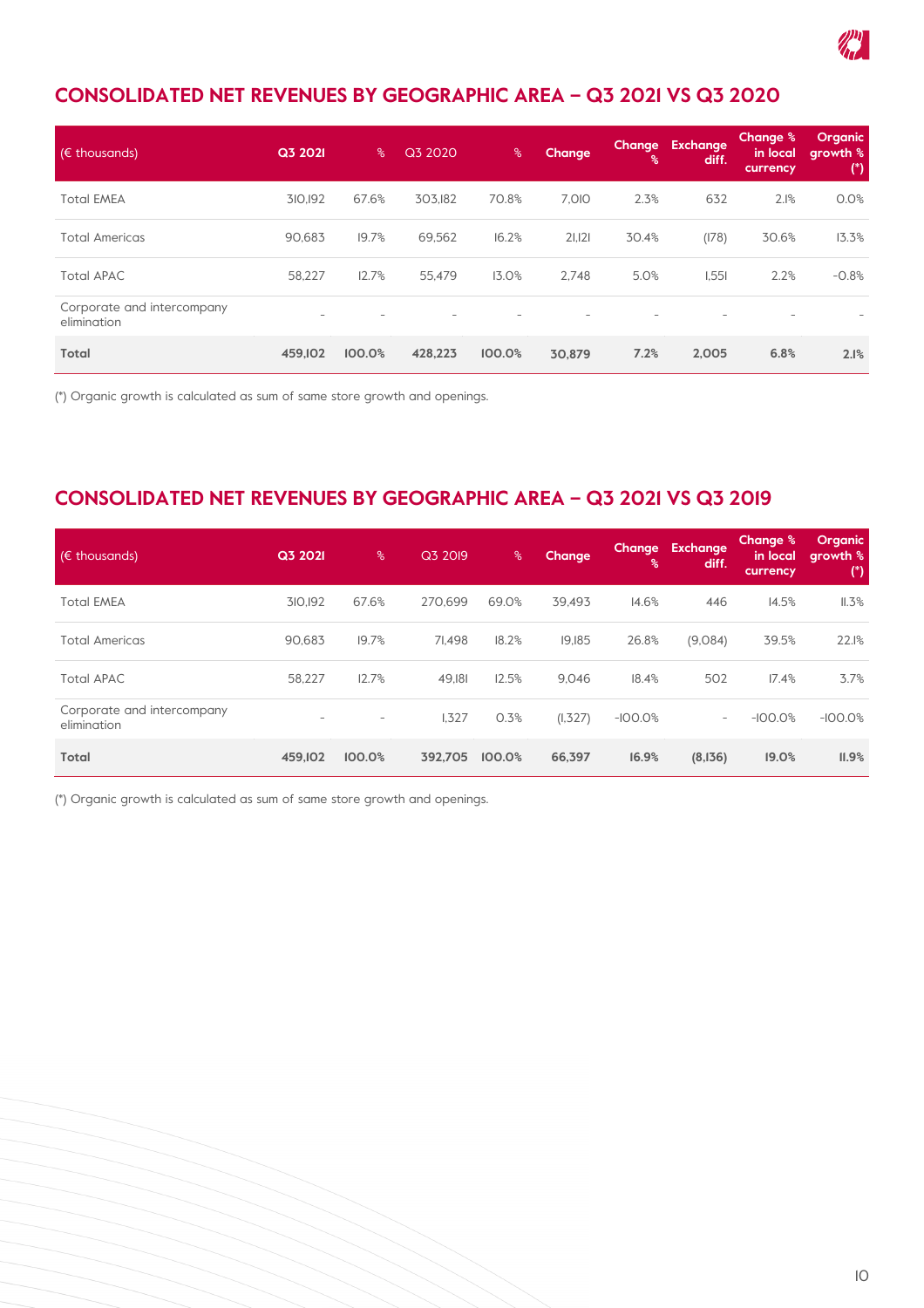

# **CONSOLIDATED INCOME STATEMENT – FIRST NINE MONTHS 2021 VS FIRST NINE MONTHS 2020**

| $(E$ thousands)                                                                                |                     | <b>First nine months 2021</b><br>First nine months 2020 |             |                                  |                     |                          |            |                     |                             |
|------------------------------------------------------------------------------------------------|---------------------|---------------------------------------------------------|-------------|----------------------------------|---------------------|--------------------------|------------|---------------------|-----------------------------|
|                                                                                                | Recurring recurring | Non-                                                    |             | $%$ on<br><b>Total recurring</b> | Recurring recurring | Non-                     | Total      | $%$ on<br>recurring | Change %<br>on<br>recurring |
| Revenues from sales and<br>services                                                            | I,418,589           | $\bar{ }$                                               | I,418,589   | 100.0%                           | I.042, I22          | $\overline{\phantom{a}}$ | I.042, I22 | 100.0%              | 36.1%                       |
| Operating costs                                                                                | (I.095, 428)        | (5,183)                                                 | (I,IOO,6II) | $-77.3%$                         | (826, 925)          | $\overline{\phantom{a}}$ | (826, 925) | $-79.4%$            | $-32.5%$                    |
| Other income and costs                                                                         | 3,697               | (265)                                                   | 3,432       | 0.3%                             | 13,160              | $\overline{\phantom{a}}$ | 13,160     | 1.3%                | $-71.9%$                    |
| <b>Gross operating profit</b><br>(EBITDA)                                                      | 326,858             | (5,448)                                                 | 321,410     | 23.0%                            | 228,357             | $\overline{\phantom{a}}$ | 228,357    | 21.9%               | 43.1%                       |
| Depreciation, amortization<br>and impairment of non-<br>current assets                         | (56, 284)           | (1,693)                                                 | (57, 977)   | $-4.0%$                          | (51, 753)           | $\overline{a}$           | (51,753)   | $-4.9%$             | $-8.8%$                     |
| Right-of-use depreciation                                                                      | (71,196)            | $\bar{ }$                                               | (71,196)    | $-4.9%$                          | (67, 515)           | $\overline{a}$           | (67, 515)  | $-6.5%$             | $-5.5%$                     |
| Operating result before the<br>amortization and<br>impairment of PPA related<br>assets (EBITA) | 199,378             | (7, 141)                                                | 192,237     | 14.1%                            | 109,089             | $\overline{a}$           | 109,089    | 10.5%               | 82.8%                       |
| PPA related depreciation,<br>amortization and impairment                                       | (31, 913)           |                                                         | (31, 913)   | $-2.3%$                          | (29, 425)           | $\overline{a}$           | (29, 425)  | $-2.9%$             | $-8.5%$                     |
| <b>Operating profit (EBIT)</b>                                                                 | 167,465             | (7, 141)                                                | 160,324     | II.8%                            | 79,664              | $\overline{\phantom{a}}$ | 79,664     | 7.6%                | II0.2%                      |
| Income, expenses, valuation<br>and adjustments of financial<br>assets                          | 931                 |                                                         | 931         | 0.1%                             | (438)               |                          | (438)      | $-0.1%$             | 312.6%                      |
| Net financial expenses                                                                         | (21, 284)           | $\overline{a}$                                          | (21, 284)   | $-1.5%$                          | (22, 083)           | $\overline{\phantom{a}}$ | (22, 083)  | $-2.1%$             | 3.6%                        |
| Exchange differences and<br>non-hedge accounting<br>instruments                                | 39                  |                                                         | 39          | 0.0%                             | 560                 | $\overline{a}$           | 560        | 0.1%                | $-93.0%$                    |
| Profit (loss) before tax                                                                       | 147,151             | (7, 141)                                                | 140,010     | 10.4%                            | 57,703              | $\overline{\phantom{a}}$ | 57,703     | 5.5%                | 155.0%                      |
| Tax                                                                                            | (4I,II7)            | 1,882                                                   | (39, 235)   | $-2.9%$                          | (16, 584)           | $\overline{\phantom{a}}$ | (16, 584)  | $-1.6%$             | $-147.9%$                   |
| Net profit (loss)                                                                              | 106,034             | (5,259)                                                 | 100,775     | 7.5%                             | 41,119              | $\overline{\phantom{0}}$ | 41,119     | 3.9%                | 157.9%                      |
| Profit (loss) of minority<br>interests                                                         | 32                  | $\overline{a}$                                          | 32          | 0.0%                             | 12                  | $\overline{\phantom{m}}$ | 12         | 0.0%                | 166.7%                      |
| Net profit (loss) attributable<br>to the Group                                                 | 106,002             | (5, 259)                                                | 100,743     | 7.5%                             | 41,107              |                          | 41,107     | 3.9%                | 157.9%                      |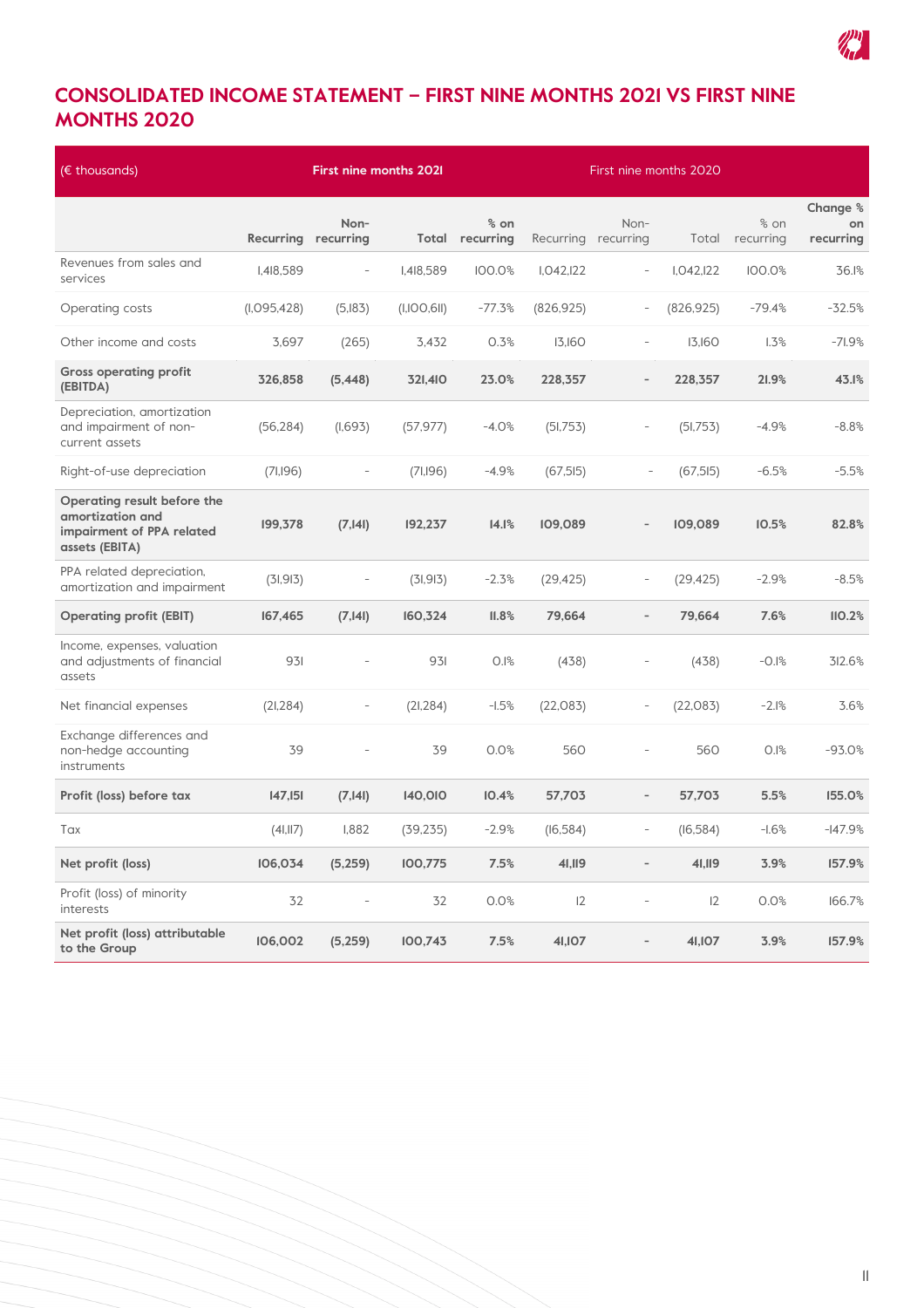

# **CONSOLIDATED INCOME STATEMENT – FIRST NINE MONTHS 2021 VS FIRST NINE MONTHS 2019**

| $E$ thousands)                                                                                 |                     |                          | <b>First nine months 2021</b> |                                     | First nine months 2019 |                          |              |                   |                             |
|------------------------------------------------------------------------------------------------|---------------------|--------------------------|-------------------------------|-------------------------------------|------------------------|--------------------------|--------------|-------------------|-----------------------------|
|                                                                                                | Recurring recurring | Non-                     |                               | $\frac{6}{6}$ on<br>Total recurring | Recurring recurring    | Non-                     | Total        | % on<br>recurring | Change %<br>on<br>recurring |
| Revenues from sales and<br>services                                                            | I,418,589           | $\overline{\phantom{a}}$ | I,418,589                     | 100.0%                              | 1,224,74               | $\overline{\phantom{a}}$ | 1,224,74     | 100.0%            | 15.8%                       |
| Operating costs                                                                                | (I, O95, 428)       | (5,183)                  | (I,IOO,6II)                   | $-77.3%$                            | (963, 216)             | (18, 372)                | (981, 588)   | $-78.6%$          | $-13.7%$                    |
| Other income and costs                                                                         | 3,697               | (265)                    | 3,432                         | 0.3%                                | <b>I,085</b>           | $\overline{\phantom{a}}$ | <b>I,085</b> | 0.1%              | 240.8%                      |
| <b>Gross operating profit</b><br>(EBITDA)                                                      | 326,858             | (5, 448)                 | 321,410                       | 23.0%                               | 262,610                | (18, 372)                | 244,238      | 21.4%             | 24.5%                       |
| Depreciation, amortization<br>and impairment of non-<br>current assets                         | (56, 284)           | (1,693)                  | (57, 977)                     | $-4.0%$                             | (45, 424)              | (198)                    | (45, 622)    | $-3.7%$           | $-23.9%$                    |
| Right-of-use depreciation                                                                      | (71,196)            | $\bar{ }$                | (71,196)                      | $-4.9%$                             | (64,770)               | (166)                    | (64, 936)    | $-5.3%$           | $-9.9%$                     |
| Operating result before the<br>amortization and<br>impairment of PPA related<br>assets (EBITA) | 199,378             | (7, 141)                 | 192,237                       | 14.1%                               | 152,416                | (18,736)                 | 133,680      | 12.4%             | 30.8%                       |
| PPA related depreciation,<br>amortization and impairment                                       | (31, 913)           |                          | (31, 913)                     | $-2.3%$                             | (27,707)               |                          | (27,707)     | $-2.3%$           | $-15.2%$                    |
| <b>Operating profit (EBIT)</b>                                                                 | 167,465             | (7, 141)                 | 160,324                       | II.8%                               | 124,709                | (18,736)                 | 105,973      | 10.2%             | 34.3%                       |
| Income, expenses, valuation<br>and adjustments of financial<br>assets                          | 931                 |                          | 931                           | 0.1%                                | 220                    |                          | 220          | 0.0%              | 323.2%                      |
| Net financial expenses                                                                         | (21, 284)           | $\overline{a}$           | (21, 284)                     | $-1.5%$                             | (19, 699)              | $\overline{\phantom{a}}$ | (19,699)     | $-1.6%$           | $-8.0%$                     |
| Exchange differences and<br>non-hedge accounting<br>instruments                                | 39                  |                          | 39                            | 0.0%                                | (237)                  |                          | (237)        | 0.0%              | II6.5%                      |
| Profit (loss) before tax                                                                       | 147,151             | (7, 141)                 | 140,010                       | 10.4%                               | 104,993                | (18,736)                 | 86,257       | 8.6%              | 40.2%                       |
| Tax                                                                                            | (41,117)            | 1,882                    | (39, 235)                     | $-2.9%$                             | (29, 281)              | 4,717                    | (24, 564)    | $-2.4%$           | $-40.4%$                    |
| Net profit (loss)                                                                              | 106,034             | (5,259)                  | 100,775                       | 7.5%                                | 75,712                 | (14, 019)                | 61,693       | 6.2%              | 40.1%                       |
| Profit (loss) of minority<br>interests                                                         | 32                  | $\overline{a}$           | 32                            | 0.0%                                | 30                     | $\overline{\phantom{a}}$ | 30           | 0.0%              | 6.7%                        |
| Net profit (loss) attributable<br>to the Group                                                 | 106,002             | (5,259)                  | 100,743                       | 7.5%                                | 75,682                 | (14, 019)                | 61,663       | 6.2%              | 40.1%                       |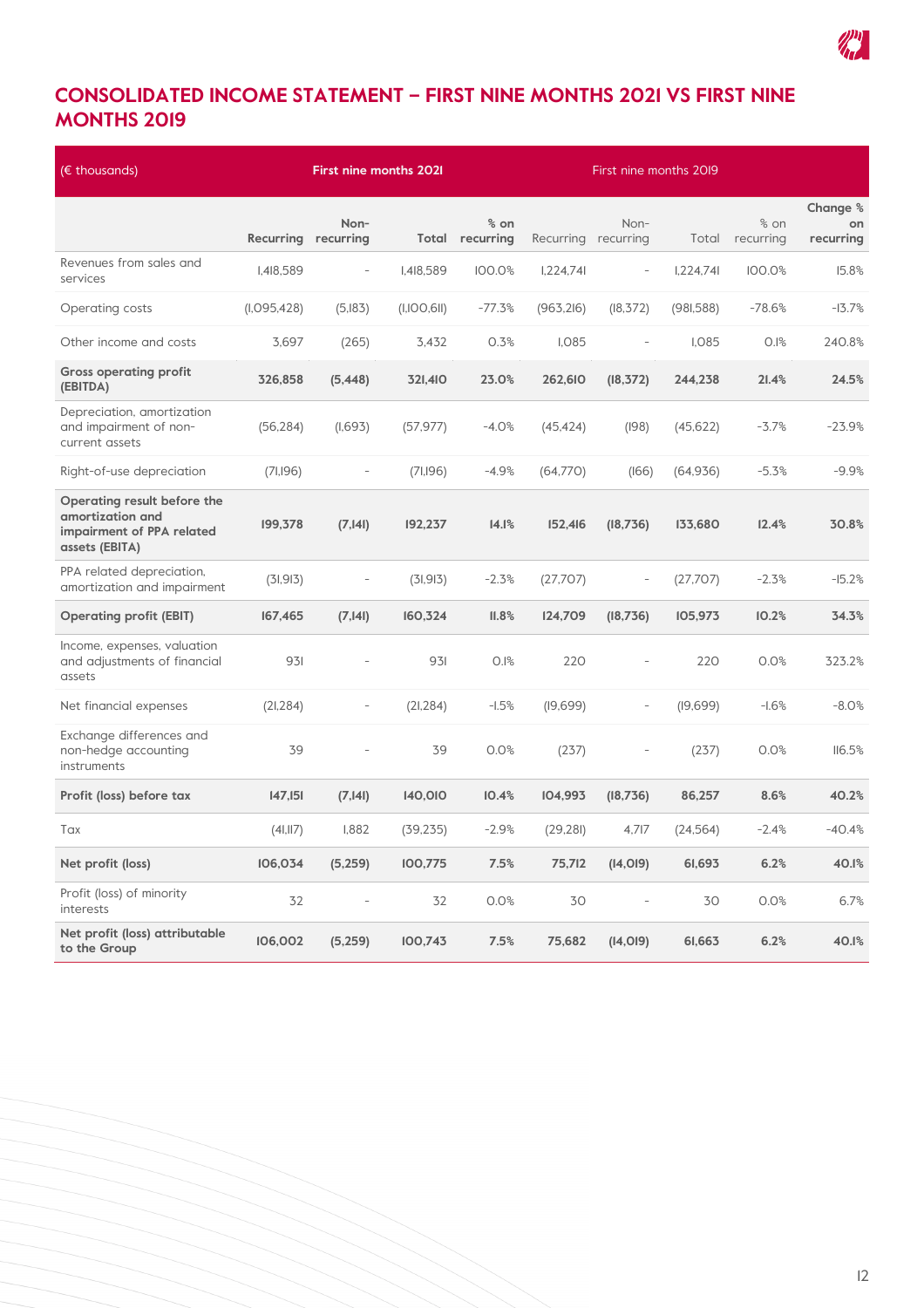

# **CONSOLIDATED INCOME STATEMENT – Q3 2021 VS Q3 2020**

| $(E$ thousands)                                                                                |                     | Q3 2021                  |            |                   | Q3 2020    |                             |            |                     |                             |
|------------------------------------------------------------------------------------------------|---------------------|--------------------------|------------|-------------------|------------|-----------------------------|------------|---------------------|-----------------------------|
|                                                                                                | Recurring recurring | Non-                     | Total      | % on<br>recurring |            | Non-<br>Recurring recurring | Total      | $%$ on<br>recurring | Change %<br>on<br>recurring |
| Revenues from sales and<br>services                                                            | 459, IO2            | $\overline{\phantom{a}}$ | 459, IO2   | 100.0%            | 428,223    | $\overline{\phantom{a}}$    | 428.223    | 100.0%              | 7.2%                        |
| Operating costs                                                                                | (365, 415)          | (I, O27)                 | (366, 442) | $-79.6%$          | (333, 230) | $\overline{\phantom{a}}$    | (333, 230) | $-77.8%$            | $-9.7%$                     |
| Other income and costs                                                                         | 464                 | (129)                    | 335        | 0.1%              | 2,065      | $\overline{\phantom{a}}$    | 2,065      | 0.5%                | $-77.5%$                    |
| <b>Gross operating profit</b><br>(EBITDA)                                                      | 94,151              | (1,156)                  | 92,995     | 20.5%             | 97,058     | $\overline{\phantom{a}}$    | 97,058     | 22.7%               | $-3.0%$                     |
| Depreciation, amortization<br>and impairment of non-<br>current assets                         | (17, 337)           | (1,693)                  | (19,030)   | $-3.8%$           | (17, 523)  | $\overline{\phantom{0}}$    | (17, 523)  | $-4.2%$             | 1.1%                        |
| Right-of-use depreciation                                                                      | (24, 498)           | $\overline{\phantom{a}}$ | (24, 498)  | $-5.3%$           | (21,550)   | $\overline{\phantom{a}}$    | (21, 550)  | $-5.0%$             | $-13.7%$                    |
| Operating result before the<br>amortization and<br>impairment of PPA related<br>assets (EBITA) | 52,316              | (2,849)                  | 49,467     | II.4%             | 57,985     | $\overline{\phantom{0}}$    | 57,985     | 13.5%               | $-9.8%$                     |
| PPA related depreciation,<br>amortization and impairment                                       | (10,696)            | $\overline{a}$           | (10,696)   | $-2.3%$           | (9,847)    | $\overline{\phantom{a}}$    | (9,847)    | $-2.3%$             | $-8.6%$                     |
| <b>Operating profit (EBIT)</b>                                                                 | 41,620              | (2,849)                  | 38,771     | 9.1%              | 48,138     | $\overline{\phantom{a}}$    | 48,138     | II.2%               | $-13.5%$                    |
| Income, expenses, valuation<br>and adjustments of financial<br>assets                          | 102                 |                          | 102        | 0.0%              | (182)      |                             | (182)      | $-0.1%$             | 156.0%                      |
| Net financial expenses                                                                         | (7,128)             | $\bar{\phantom{a}}$      | (7,128)    | $-1.6%$           | (7,864)    | $\overline{\phantom{a}}$    | (7,864)    | $-1.8%$             | 9.4%                        |
| Exchange differences and<br>non-hedge accounting<br>instruments                                | 716                 | $\overline{a}$           | 716        | 0.2%              | (172)      | $\overline{a}$              | (172)      | 0.0%                | 516.3%                      |
| Profit (loss) before tax                                                                       | 35,310              | (2,849)                  | 32,461     | 7.7%              | 39,920     | $\overline{\phantom{a}}$    | 39,920     | 9.3%                | $-11.5%$                    |
| Tax                                                                                            | (9,634)             | 773                      | (8,86)     | $-2.1%$           | (II, 26I)  | $\overline{\phantom{a}}$    | (II, 26I)  | $-2.6%$             | 14.4%                       |
| Net profit (loss)                                                                              | 25,676              | (2,076)                  | 23,600     | 5.6%              | 28,659     | $\overline{a}$              | 28,659     | 6.7%                | $-10.4%$                    |
| Profit (loss) of minority<br>interests                                                         | $\overline{2}$      | $\overline{\phantom{a}}$ | 2          | 0.0%              | 128        | $\overline{\phantom{a}}$    | 128        | 0.0%                | $-98.4%$                    |
| Net profit (loss) attributable<br>to the Group                                                 | 25,674              | (2,076)                  | 23,598     | 5.6%              | 28,531     |                             | 28,531     | 6.7%                | $-10.0%$                    |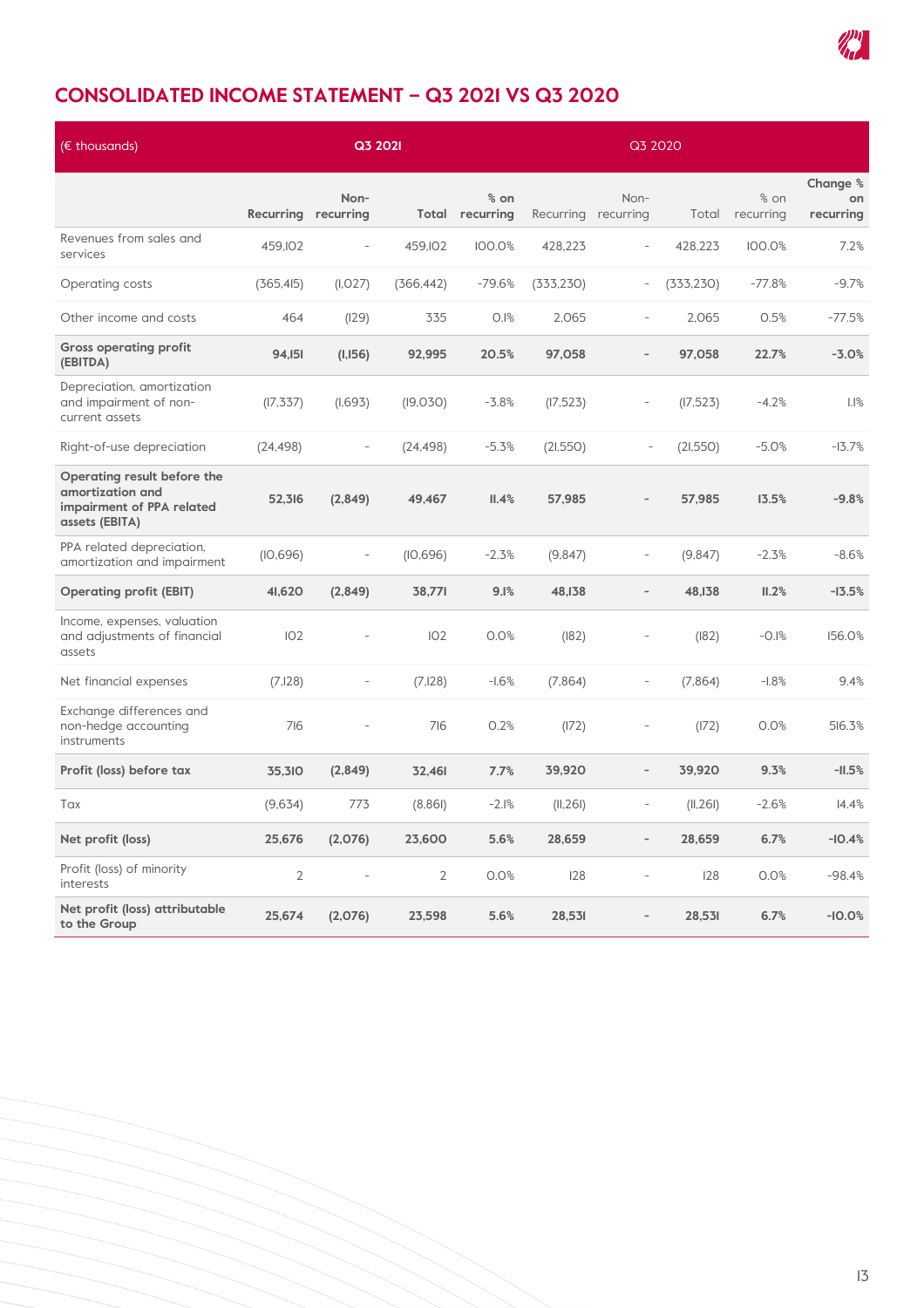

# **CONSOLIDATED INCOME STATEMENT – Q3 2021 VS Q3 2019**

| $(E$ thousands)                                                                                |                     | Q3 2021                  |                |                               | Q3 2019             |                          |            |                               |                             |
|------------------------------------------------------------------------------------------------|---------------------|--------------------------|----------------|-------------------------------|---------------------|--------------------------|------------|-------------------------------|-----------------------------|
|                                                                                                | Recurring recurring | Non-                     | Total          | $\frac{6}{6}$ on<br>recurring | Recurring recurring | Non-                     | Total      | $\frac{6}{6}$ on<br>recurring | Change %<br>on<br>recurring |
| Revenues from sales and<br>services                                                            | 459.102             | $\overline{\phantom{a}}$ | 459.102        | 100.0%                        | 392.705             | $\overline{\phantom{a}}$ | 392.705    | 100.0%                        | 16.9%                       |
| Operating costs                                                                                | (365, 415)          | (I, O27)                 | (366, 442)     | $-79.6%$                      | (316, 922)          | (12, 567)                | (329, 489) | $-80.7%$                      | $-15.3%$                    |
| Other income and costs                                                                         | 464                 | (129)                    | 335            | 0.1%                          | 262                 | L,                       | 262        | 0.1%                          | 77.5%                       |
| <b>Gross operating profit</b><br>(EBITDA)                                                      | 94,151              | (1,156)                  | 92,995         | 20.5%                         | 76,045              | (12, 567)                | 63,478     | 19.4%                         | 23.8%                       |
| Depreciation, amortization<br>and impairment of non-<br>current assets                         | (17, 337)           | (1,693)                  | (19,030)       | $-3.8%$                       | (15, 595)           | (133)                    | (I5,728)   | $-4.0%$                       | $-11.2%$                    |
| Right-of-use depreciation                                                                      | (24, 498)           | $\overline{a}$           | (24, 498)      | $-5.3%$                       | (21, 995)           | (166)                    | (22,161)   | $-5.6%$                       | $-11.4%$                    |
| Operating result before the<br>amortization and<br>impairment of PPA related<br>assets (EBITA) | 52,316              | (2,849)                  | 49,467         | II.4%                         | 38,455              | (12, 866)                | 25,589     | 9.8%                          | 36.0%                       |
| PPA related depreciation,<br>amortization and impairment                                       | (10,696)            | $\overline{\phantom{0}}$ | (10,696)       | $-2.3%$                       | (9,118)             | $\overline{\phantom{m}}$ | (9,118)    | $-2.3%$                       | $-17.3%$                    |
| <b>Operating profit (EBIT)</b>                                                                 | 41,620              | (2,849)                  | 38,771         | 9.1%                          | 29,337              | (12, 866)                | 16,471     | 7.5%                          | 41.9%                       |
| Income, expenses, valuation<br>and adjustments of financial<br>assets                          | 102                 |                          | 102            | 0.0%                          | 27                  |                          | 27         | 0.0%                          | 277.8%                      |
| Net financial expenses                                                                         | (7,128)             | $\bar{\phantom{a}}$      | (7,128)        | $-1.6%$                       | (6, 579)            | $\overline{\phantom{a}}$ | (6, 579)   | $-1.7%$                       | $-8.3%$                     |
| Exchange differences and<br>non-hedge accounting<br>instruments                                | 716                 |                          | 716            | 0.2%                          | (349)               |                          | (349)      | $-0.1%$                       | 305.2%                      |
| Profit (loss) before tax                                                                       | 35,310              | (2,849)                  | 32,461         | 7.7%                          | 22,436              | (12, 866)                | 9,570      | 5.7%                          | 57.4%                       |
| Tax                                                                                            | (9,634)             | 773                      | (8, 86)        | $-2.1%$                       | (6,081)             | 3,718                    | (2,363)    | $-1.5%$                       | $-58.4%$                    |
| Net profit (loss)                                                                              | 25,676              | (2,076)                  | 23,600         | 5.6%                          | 16,355              | (9,148)                  | 7.207      | 4.2%                          | 57.0%                       |
| Profit (loss) of minority<br>interests                                                         | $\overline{2}$      | $\overline{\phantom{0}}$ | $\overline{2}$ | 0.0%                          | 35                  | $\overline{\phantom{a}}$ | 35         | 0.0%                          | $-94.3%$                    |
| Net profit (loss) attributable<br>to the Group                                                 | 25,674              | (2,076)                  | 23,598         | 5.6%                          | 16,320              | (9,148)                  | 7,172      | 4.2%                          | 57.3%                       |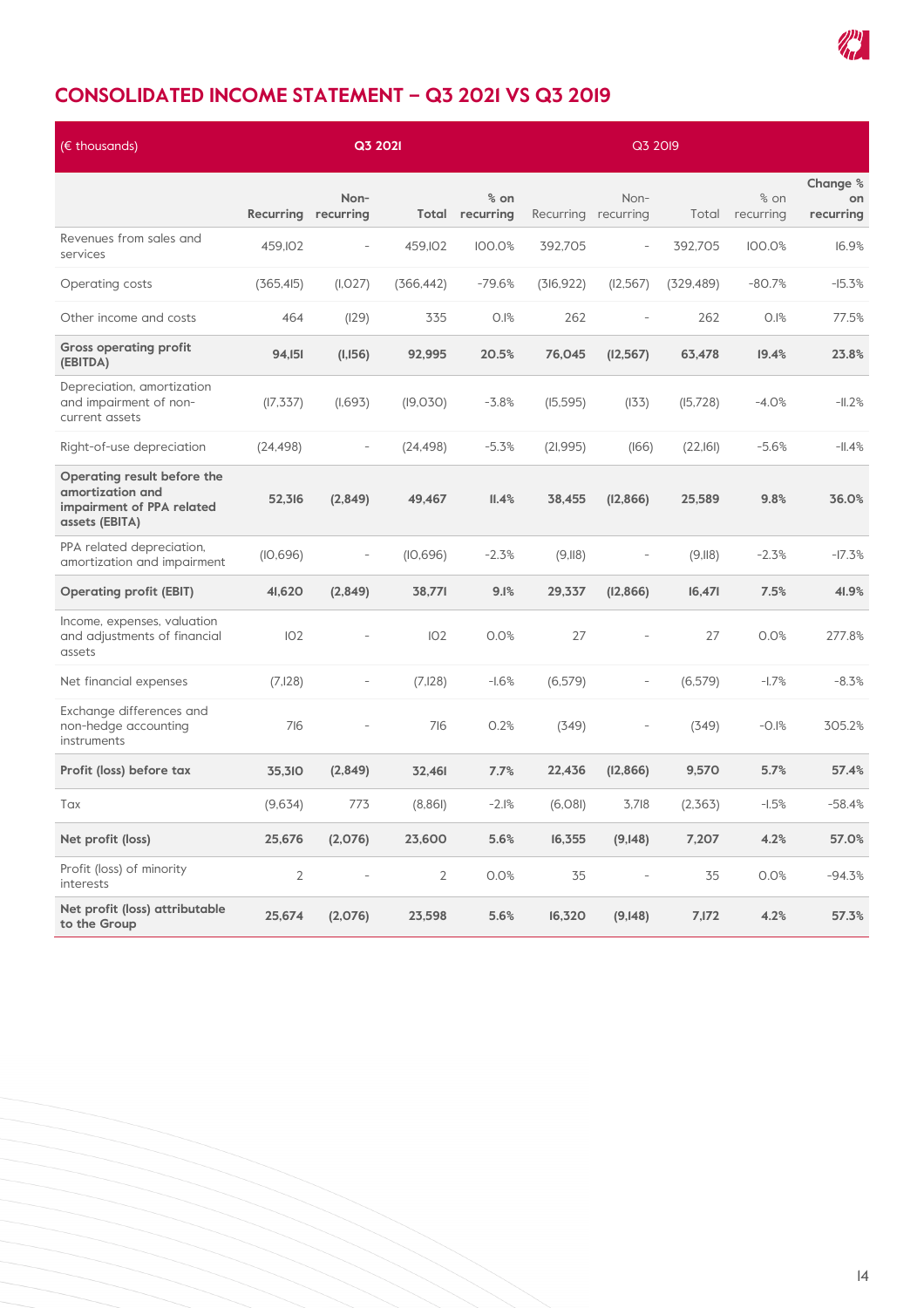

# **NON-RECURRING ITEMS – FIRST NINE MONTHS 2021 VS FIRST NINE MONTHS 2020**

| (€ thousands)                                              | <b>First nine months</b><br>2021 | First nine months<br>2020 | First nine months<br>20219 |
|------------------------------------------------------------|----------------------------------|---------------------------|----------------------------|
| <b>GAES</b> integration costs                              | (3,196)                          |                           | (18, 372)                  |
| Amplifon S.p.A restructuring costs                         | (1,796)                          | -                         |                            |
| Bay Audio Pty acquisition costs                            | (456)                            | ۰                         |                            |
| Impact of the non-recurring items on EBITDA                | (5, 448)                         |                           | (18, 372)                  |
| Accelerated depreciation of GAES tangible assets           | (1,693)                          | $\overline{\phantom{0}}$  | (364)                      |
| Impact of the non-recurring items on EBIT                  | (7, 141)                         |                           | (18, 736)                  |
| Impact of the non-recurring items on profit before tax     | (7, 141)                         |                           | (18,736)                   |
| Impact of the above items on the tax burden for the period | 1.882                            | ٠                         | 4,717                      |
| Impact of the non-recurring items on net profit            | (5,259)                          |                           | (14, 019)                  |

# **NON-RECURRING ITEMS – Q3 2021**

| ( $\epsilon$ thousands)                                    | Q <sub>3</sub><br>2021 | Q <sub>3</sub><br>2020   | Q <sub>3</sub><br>2019 |
|------------------------------------------------------------|------------------------|--------------------------|------------------------|
| <b>GAES</b> integration costs                              | (530)                  |                          | (12, 567)              |
| Amplifon S.p.A restructuring costs                         | (170)                  | $\overline{\phantom{a}}$ |                        |
| Bay Audio Pty acquisition costs                            | (456)                  |                          |                        |
| Impact of the non-recurring items on EBITDA                | (1,156)                |                          | (12, 567)              |
| Accelerated depreciation of GAES tangible assets           | (1,693)                |                          | $(299)$ -              |
| Impact of the non-recurring items on EBIT                  | (2,849)                |                          | (12, 866)              |
| Impact of the non-recurring items on profit before tax     | (2,849)                |                          | (12, 866)              |
| Impact of the above items on the tax burden for the period | 773                    |                          | 3,718                  |
| Impact of the non-recurring items on net profit            | (2,076)                |                          | (9,148)                |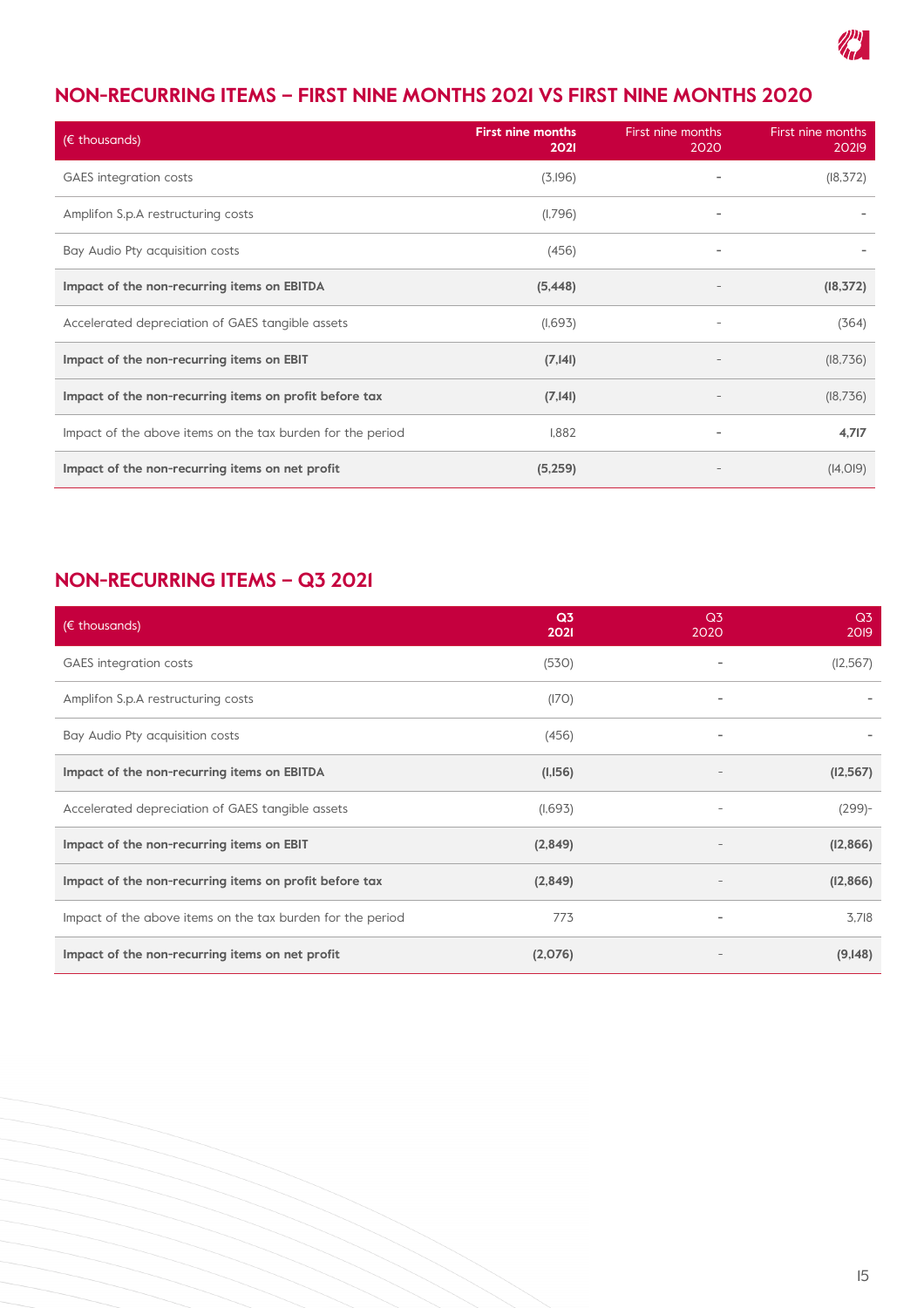

# **CONSOLIDATED INCOME STATEMENT PRO FORMA WITHOUT ELITE – FIRST NINE MONTHS 2021 VS FIRST NINE MONTHS 2020**

| $(E$ thousands)                                                                                |               | <b>First nine months 2021</b> |             | First nine months 2020 |            |                          |            |                     |                             |
|------------------------------------------------------------------------------------------------|---------------|-------------------------------|-------------|------------------------|------------|--------------------------|------------|---------------------|-----------------------------|
|                                                                                                | Recurring     | Non-<br>recurring             | Total       | $%$ on<br>recurring    | Recurring  | Non-<br>recurring        | Total      | $%$ on<br>recurring | Change %<br>on<br>recurring |
| Revenues from sales and<br>services                                                            | I, 379, 873   | $\overline{\phantom{a}}$      | I, 379, 873 | 100.0%                 | I.004.005  | $\overline{\phantom{a}}$ | I.004.005  | 100.0%              | 37.4%                       |
| Operating costs                                                                                | (I, O57, 374) | (5,183)                       | (I.062.557) | $-76.7%$               | (793, 197) | $\overline{\phantom{a}}$ | (793, 197) | $-79.0%$            | $-33.3%$                    |
| Other income and costs                                                                         | 3,697         | (265)                         | 3.432       | 0.3%                   | 13.160     | $\overline{\phantom{a}}$ | 13.160     | 1.3%                | $-71.9%$                    |
| <b>Gross operating profit</b><br>(EBITDA)                                                      | 326,196       | (5,448)                       | 320,748     | 23.6%                  | 223,968    | $\overline{\phantom{a}}$ | 223,968    | 22.3%               | 45.6%                       |
| Depreciation, amortization<br>and impairment of non-<br>current assets                         | (56, 269)     | (1,693)                       | (57, 962)   | $-4.1%$                | (51, 723)  | $\overline{\phantom{a}}$ | (51, 723)  | $-5.2%$             | $-8.8%$                     |
| Right-of-use depreciation                                                                      | (71,196)      |                               | (71,196)    | $-5.1%$                | (67, 515)  | $\overline{\phantom{a}}$ | (67, 515)  | $-6.7%$             | $-5.5%$                     |
| Operating result before the<br>amortization and<br>impairment of PPA related<br>assets (EBITA) | 198,731       | (7, 141)                      | 191,590     | 14.4%                  | 104,730    | $\overline{\phantom{a}}$ | 104.730    | 10.4%               | 89.8%                       |
| PPA related depreciation,<br>amortization and impairment                                       | (31, 912)     | $\overline{\phantom{a}}$      | (31, 912)   | $-2.3%$                | (29, 424)  | $\overline{\phantom{a}}$ | (29, 424)  | $-2.9%$             | $-8.5%$                     |
| <b>Operating profit (EBIT)</b>                                                                 | 166,819       | (7, 141)                      | 159,678     | 12.1%                  | 75,306     | $\overline{\phantom{a}}$ | 75,306     | 7.5%                | 121.5%                      |

# **CONSOLIDATED INCOME STATEMENT PRO FORMA WITHOUT ELITE – FIRST NINE MONTHS 2021 VS FIRST NINE MONTHS 2019**

| $(E$ thousands)                                                                                |               | <b>First nine months 2021</b> |               |                     | First nine months 2019 |                          |            |                     |                             |
|------------------------------------------------------------------------------------------------|---------------|-------------------------------|---------------|---------------------|------------------------|--------------------------|------------|---------------------|-----------------------------|
|                                                                                                | Recurring     | Non-<br>recurring             | Total         | $%$ on<br>recurring | Recurring              | Non-<br>recurring        | Total      | $%$ on<br>recurring | Change %<br>on<br>recurring |
| Revenues from sales and<br>services                                                            | I, 379, 873   | $\overline{\phantom{a}}$      | I.379.873     | 100.0%              | 1.173.572              | $\overline{\phantom{a}}$ | I.173.572  | 100.0%              | 17.6%                       |
| Operating costs                                                                                | (I, O57, 374) | (5,183)                       | (I, 062, 557) | $-76.7%$            | (919, 977)             | (18, 372)                | (938, 349) | $-78.4%$            | $-14.9%$                    |
| Other income and costs                                                                         | 3.697         | (265)                         | 3.432         | 0.3%                | 1.085                  | $\overline{a}$           | 1.085      | 0.1%                | 240.7%                      |
| <b>Gross operating profit</b><br>(EBITDA)                                                      | 326,196       | (5,448)                       | 320,748       | 23.6%               | 254,680                | (18, 372)                | 236,308    | 21.7%               | 28.1%                       |
| Depreciation, amortization<br>and impairment of non-<br>current assets                         | (56, 269)     | (1,693)                       | (57, 962)     | $-4.1%$             | (45, 368)              | (198)                    | (45,566)   | $-3.9%$             | $-24.0%$                    |
| Right-of-use depreciation                                                                      | (71,196)      |                               | (71,196)      | $-5.1%$             | (64,770)               | (166)                    | (64, 936)  | $-5.5%$             | $-9.9%$                     |
| Operating result before the<br>amortization and<br>impairment of PPA related<br>assets (EBITA) | 198,731       | (7, 141)                      | 191,590       | 14.4%               | 144,542                | (18,736)                 | 125,806    | 12.3%               | 37.5%                       |
| PPA related depreciation,<br>amortization and impairment                                       | (31, 912)     |                               | (31, 912)     | $-2.3%$             | (27,704)               | $\overline{\phantom{a}}$ | (27,704)   | $-2.3%$             | $-15.2%$                    |
| <b>Operating profit (EBIT)</b>                                                                 | 166,819       | (7, 141)                      | 159,678       | 12.1%               | <b>II6,838</b>         | (18,736)                 | 98, 102    | 10.0%               | 42.8%                       |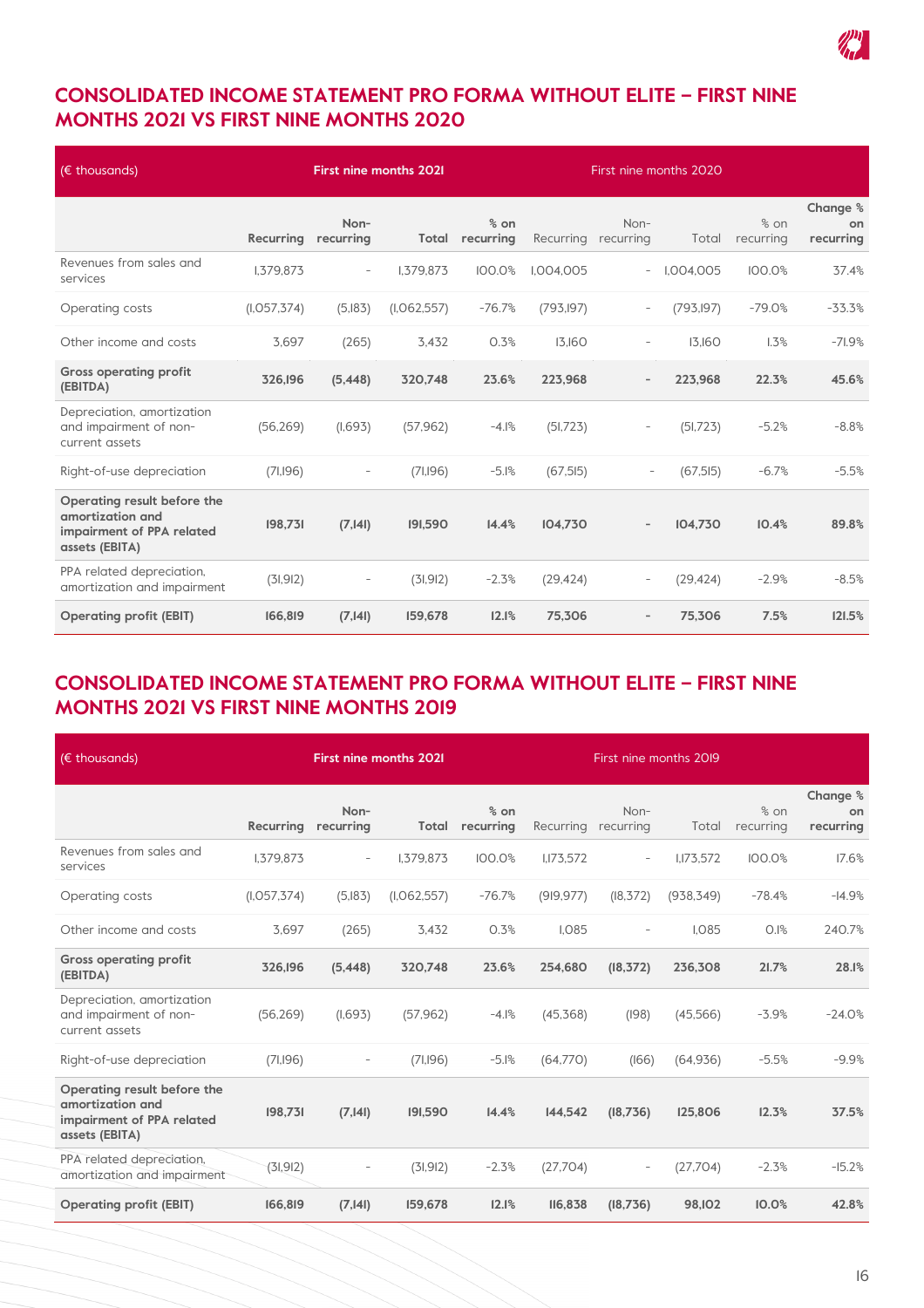

# **CONSOLIDATED INCOME STATEMENT PRO FORMA WITHOUT ELITE – Q3 2021 VS Q3 2020**

| $(E$ thousands)                                                                                |           |                          | Q3 2021    |                     | Q3 2020    |                          |            |                     |                             |
|------------------------------------------------------------------------------------------------|-----------|--------------------------|------------|---------------------|------------|--------------------------|------------|---------------------|-----------------------------|
|                                                                                                | Recurring | Non-<br>recurring        | Total      | $%$ on<br>recurring | Recurring  | Non-<br>recurring        | Total      | $%$ on<br>recurring | Change %<br>on<br>recurring |
| Revenues from sales and<br>services                                                            | 448.086   | $\overline{\phantom{a}}$ | 448.086    | 100.0%              | 413.439    | $\overline{a}$           | 413.439    | 100.0%              | 8.4%                        |
| Operating costs                                                                                | (353,095) | (I.027)                  | (354, 122) | $-78.8%$            | (320, 156) | $\overline{\phantom{a}}$ | (320, 156) | $-77.4%$            | $-10.3%$                    |
| Other income and costs                                                                         | 464       | (129)                    | 335        | 0.1%                | 2,065      | $\overline{\phantom{a}}$ | 2,065      | 0.5%                | $-77.5%$                    |
| <b>Gross operating profit</b><br>(EBITDA)                                                      | 95,455    | (1,156)                  | 94,299     | 21.3%               | 95,348     | $\qquad \qquad -$        | 95,348     | 23.1%               | 0.1%                        |
| Depreciation, amortization<br>and impairment of non-<br>current assets                         | (17, 334) | (1,693)                  | (19, 027)  | $-3.9%$             | (17, 513)  | $\overline{a}$           | (17, 513)  | $-4.3%$             | 1.0%                        |
| Right-of-use depreciation                                                                      | (24, 498) | $\overline{\phantom{a}}$ | (24, 498)  | $-5.4%$             | (21,550)   | $\overline{\phantom{a}}$ | (21,550)   | $-5.2%$             | $-13.7%$                    |
| Operating result before the<br>amortization and<br>impairment of PPA related<br>assets (EBITA) | 53.623    | (2,849)                  | 50.774     | 12.0%               | 56.285     | $\overline{\phantom{a}}$ | 56.285     | 13.6%               | $-4.7%$                     |
| PPA related depreciation,<br>amortization and impairment                                       | (10, 696) | $\overline{\phantom{a}}$ | (10.696)   | $-2.4%$             | (9,848)    | $\overline{\phantom{a}}$ | (9,848)    | $-2.4%$             | $-8.6%$                     |
| <b>Operating profit (EBIT)</b>                                                                 | 42,927    | (2,849)                  | 40.078     | 9.6%                | 46.437     |                          | 46.437     | II.2%               | $-7.6%$                     |

## **CONSOLIDATED INCOME STATEMENT PRO FORMA WITHOUT ELITE – Q3 2021 VS Q3 2019**

| $(\epsilon$ thousands)                                                                         |           | Q3 2021                  |            |                     | Q3 2019   |                          |            |                   |                             |
|------------------------------------------------------------------------------------------------|-----------|--------------------------|------------|---------------------|-----------|--------------------------|------------|-------------------|-----------------------------|
|                                                                                                | Recurring | Non-<br>recurring        | Total      | $%$ on<br>recurring | Recurring | Non-<br>recurring        | Total      | % on<br>recurring | Change %<br>on<br>recurring |
| Revenues from sales and<br>services                                                            | 448.086   | $\overline{\phantom{a}}$ | 448.086    | 100.0%              | 375.872   | $\overline{\phantom{a}}$ | 375.872    | 100.0%            | 19.2%                       |
| Operating costs                                                                                | (353,095) | (I, O27)                 | (354, 122) | $-78.8%$            | (302,768) | (12, 567)                | (315, 335) | $-80.6%$          | $-16.6%$                    |
| Other income and costs                                                                         | 464       | (129)                    | 335        | 0.1%                | 262       |                          | 262        | 0.1%              | 77.1%                       |
| <b>Gross operating profit</b><br>(EBITDA)                                                      | 95,455    | (1,156)                  | 94,299     | 21.3%               | 73,366    | (12, 567)                | 60,799     | 19.5%             | 30.1%                       |
| Depreciation, amortization<br>and impairment of non-<br>current assets                         | (17, 334) | (1,693)                  | (19, 027)  | $-3.9%$             | (15, 514) | (198)                    | (15,712)   | $-4.1%$           | $-11.7%$                    |
| Right-of-use depreciation                                                                      | (24, 498) | $\overline{\phantom{a}}$ | (24, 498)  | $-5.4%$             | (21, 995) | (166)                    | (22, 161)  | $-5.9%$           | $-11.4%$                    |
| Operating result before the<br>amortization and<br>impairment of PPA related<br>assets (EBITA) | 53,623    | (2,849)                  | 50,774     | 12.0%               | 35,857    | (12, 931)                | 22,926     | 9.5%              | 49.5%                       |
| PPA related depreciation,<br>amortization and impairment                                       | (10.696)  | $\overline{\phantom{a}}$ | (10,696)   | $-2.4%$             | (9,183)   | 65                       | (9,118)    | $-2.4%$           | $-16.5%$                    |
| <b>Operating profit (EBIT)</b>                                                                 | 42,927    | (2,849)                  | 40,078     | 9.6%                | 26,674    | (12, 866)                | 13,808     | 7.1%              | 60.9%                       |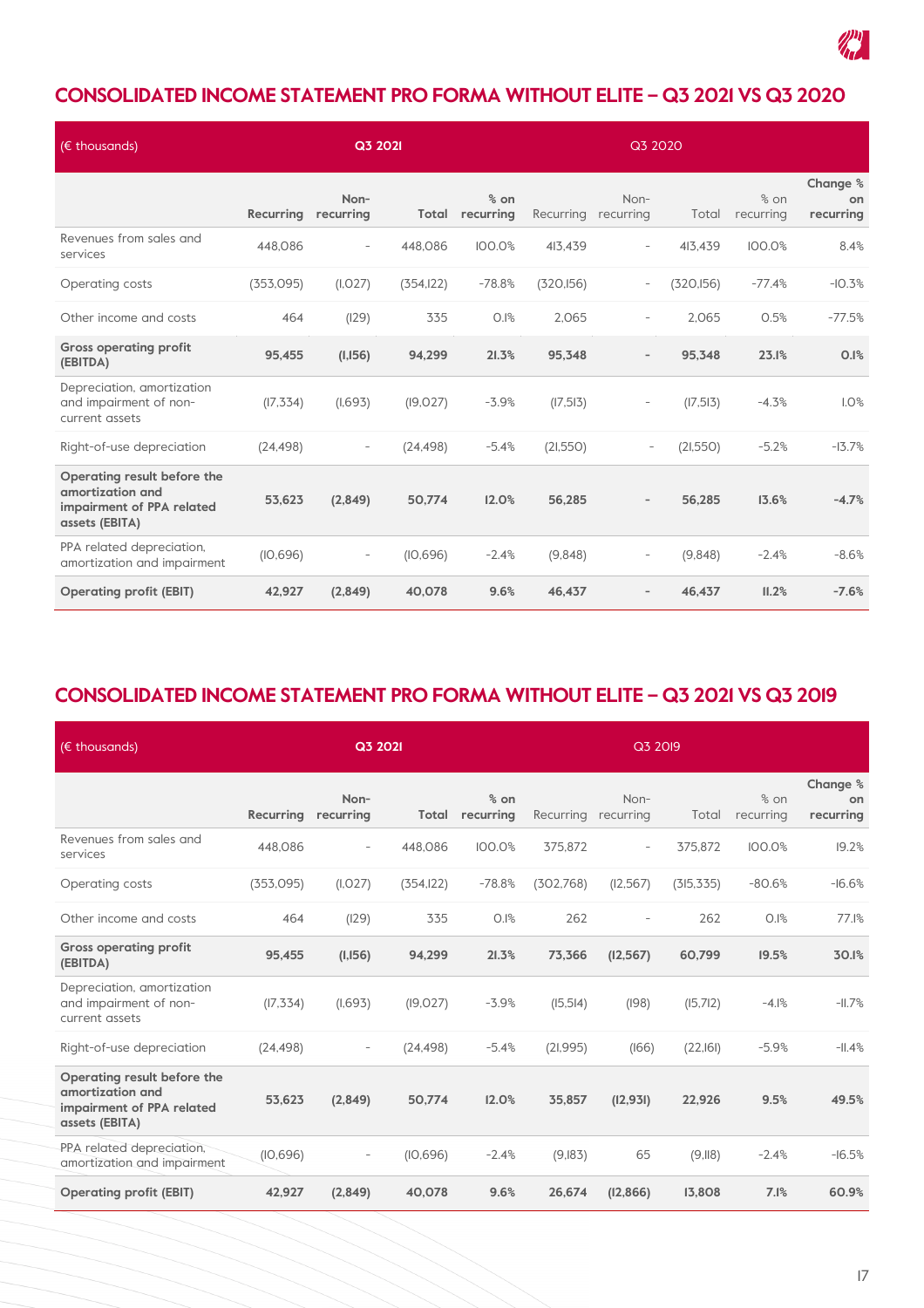

## **CONSOLIDATED SEGMENT INFORMATION – FIRST NINE MONTHS 2021 VS FIRST NINE MONTHS 2020**

| $(E$ thousands)            |             |                 | <b>First nine months 2021</b> |                          |           | First nine months 2020 |          |                 |                          |             |
|----------------------------|-------------|-----------------|-------------------------------|--------------------------|-----------|------------------------|----------|-----------------|--------------------------|-------------|
|                            | <b>EMEA</b> | <b>Americas</b> | Asia<br><b>Pacific</b>        | Corporate<br>$(*)$       | Total     | <b>EMEA</b>            | Americas | Asia<br>Pacific | Corporate<br>$($ *)      | Total       |
| Net Revenues               | 984.146     | 262.976         | 171.467                       | $\overline{\phantom{a}}$ | I.418.589 | 740.652                | 174.163  | 127.307         | $\overline{\phantom{a}}$ | I, O42, I22 |
| <b>EBITDA</b>              | 270.934     | 58,657          | 49,383                        | (57, 564)                | 321,410   | 179,677                | 38,706   | 45,132          | (35, 158)                | 228,357     |
| % on sales                 | 27.5%       | 22.3%           | 28.8%                         | $-4.1%$                  | 22.7%     | 24.3%                  | 22.2%    | 35.5%           | $-3.4%$                  | 21.9%       |
| Recurring<br><b>EBITDA</b> | 274.416     | 58,657          | 49,383                        | (55, 598)                | 326,858   | 179,677                | 38,706   | 45,132          | (35, 158)                | 228,357     |
| % on sales                 | 27.9%       | 22.3%           | 28.8%                         | $-3.9%$                  | 23.0%     | 24.3%                  | 22.2%    | 35.5%           | $-3.4%$                  | 21.9%       |
| <b>EBIT</b>                | 159,772     | 43,606          | 26,312                        | (69, 366)                | 160,324   | 69,387                 | 29,875   | 22,854          | (42, 452)                | 79,664      |
| % on sales                 | 16.2%       | 16.6%           | 15.3%                         | $-4.9%$                  | 11.3%     | 9.4%                   | 17.2%    | 18.0%           | $-4.1%$                  | 7.6%        |

(\*) The impact of the centralized costs is calculated as a percentage of the Group's total sales.

#### **CONSOLIDATED SEGMENT INFORMATION – FIRST NINE MONTHS 2021 VS FIRST NINE MONTHS 2019**

| $(E$ thousands)            |             |                 | <b>First nine months 2021</b> |                          |           | First nine months 2019 |          |                 |                    |           |  |
|----------------------------|-------------|-----------------|-------------------------------|--------------------------|-----------|------------------------|----------|-----------------|--------------------|-----------|--|
|                            | <b>EMEA</b> | <b>Americas</b> | Asia<br><b>Pacific</b>        | Corporate<br>$(*)$       | Total     | <b>EMEA</b>            | Americas | Asia<br>Pacific | Corporate<br>$(*)$ | Total     |  |
| Net Revenues               | 984.146     | 262.976         | 171.467                       | $\overline{\phantom{a}}$ | I,418,589 | 877.827                | 203,382  | 140,218         | 3,314              | 1.224.741 |  |
| <b>EBITDA</b>              | 270.934     | 58,657          | 49,383                        | (57, 564)                | 321,410   | 187,046                | 44,753   | 41,654          | (29,215)           | 244,238   |  |
| % on sales                 | 27.5%       | 22.3%           | 28.8%                         | $-4.1%$                  | 22.7%     | 21.3%                  | 22.0%    | 29.7%           | $-2.4%$            | 19.9%     |  |
| Recurring<br><b>EBITDA</b> | 274,416     | 58,657          | 49,383                        | (55, 598)                | 326,858   | 205,394                | 44,777   | 41,654          | (29,215)           | 262,610   |  |
| % on sales                 | 27.9%       | 22.3%           | 28.8%                         | $-3.9%$                  | 23.0%     | 23.4%                  | 22.0%    | 29.7%           | $-2.4%$            | 21.4%     |  |
| <b>EBIT</b>                | 159,772     | 43,606          | 26,312                        | (69, 366)                | 160,324   | 80,999                 | 37,038   | 23,792          | (35, 856)          | 105,973   |  |
| % on sales                 | 16.2%       | 16.6%           | 15.3%                         | $-4.9%$                  | 11.3%     | 9.2%                   | 18.2%    | 17.0%           | $-2.9%$            | 8.7%      |  |

(\*) The impact of the centralized costs is calculated as a percentage of the Group's total sales.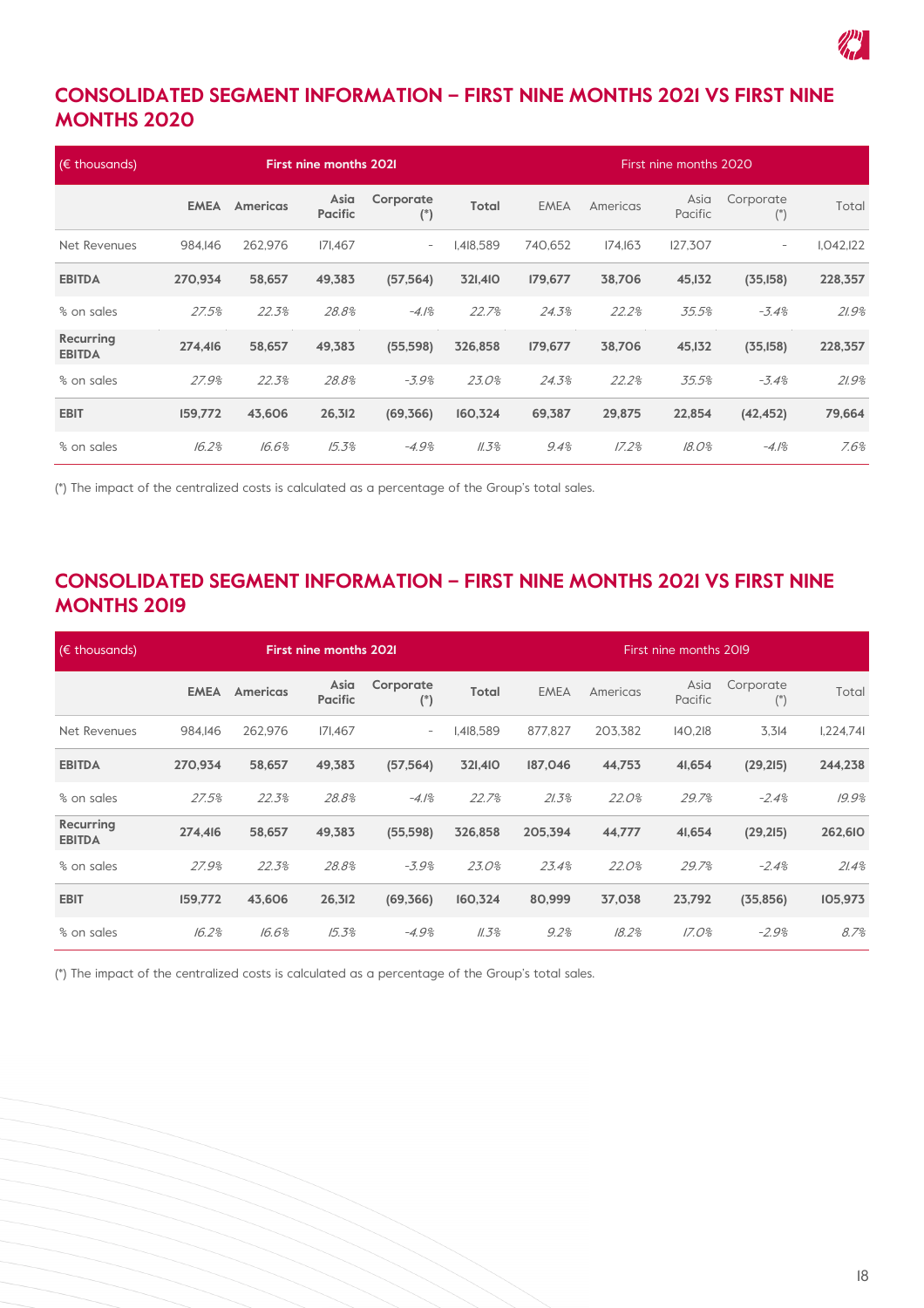

# **CONSOLIDATED SEGMENT INFORMATION – Q3 2021 VS Q3 2020**

| $(E$ thousands)            |             |                 | Q3 2021                |                          |          |               |          | Q3 2020         |                          |         |
|----------------------------|-------------|-----------------|------------------------|--------------------------|----------|---------------|----------|-----------------|--------------------------|---------|
|                            | <b>EMEA</b> | <b>Americas</b> | Asia<br><b>Pacific</b> | Corporate<br>$(*)$       | Total    | <b>EMEA</b>   | Americas | Asia<br>Pacific | Corporate<br>$($ *)      | Total   |
| Net Revenues               | 310,192     | 90.683          | 58,227                 | $\overline{\phantom{a}}$ | 459, IO2 | 303.182       | 69,562   | 55,479          | $\overline{\phantom{a}}$ | 428,223 |
| <b>EBITDA</b>              | 78,499      | 18,793          | 15,717                 | (20, 014)                | 92,995   | <b>76,811</b> | 16,000   | 22,476          | (18, 229)                | 97,058  |
| % on sales                 | 25.3%       | 20.7%           | 27.0%                  | $-4.4%$                  | 20.3%    | 25.3%         | 23.0%    | 40.5%           | $-4.3%$                  | 22.7%   |
| Recurring<br><b>EBITDA</b> | 79,119      | 18,793          | 15,717                 | (19, 478)                | 94,151   | <b>76,811</b> | 16,000   | 22,476          | (18, 229)                | 97,058  |
| % on sales                 | 25.5%       | 20.7%           | 27.0%                  | $-4.2%$                  | 20.5%    | 25.3%         | 23.0%    | 40.5%           | $-4.3%$                  | 22.7%   |
| <b>EBIT</b>                | 41,539      | 14,139          | 7,386                  | (24, 293)                | 38,771   | 40,589        | 13,434   | 14,885          | (20,770)                 | 48, 138 |
| % on sales                 | 13.4%       | 15.6%           | 12.7%                  | $-5.3%$                  | 8.4%     | 13.4%         | 19.3%    | 26.8%           | $-4.9%$                  | 11.2%   |

(\*) The impact of the centralized costs is calculated as a percentage of the Group's total sales.

#### **CONSOLIDATED SEGMENT INFORMATION – Q3 2021 VS Q3 2019**

| $(E$ thousands)            |             |                 | Q3 2021                |                          |          |             |          | Q3 2019         |                     |         |
|----------------------------|-------------|-----------------|------------------------|--------------------------|----------|-------------|----------|-----------------|---------------------|---------|
|                            | <b>EMEA</b> | <b>Americas</b> | Asia<br><b>Pacific</b> | Corporate<br>$($ *)      | Total    | <b>EMEA</b> | Americas | Asia<br>Pacific | Corporate<br>$($ *) | Total   |
| Net Revenues               | 310,192     | 90.683          | 58,227                 | $\overline{\phantom{a}}$ | 459, IO2 | 270.699     | 71.498   | 49,181          | 1,327               | 392,705 |
| <b>EBITDA</b>              | 78,499      | 18,793          | 15,717                 | (20, 014)                | 92,995   | 45,555      | 15,637   | 14,385          | (12,099)            | 63,478  |
| % on sales                 | 25.3%       | 20.7%           | 27.0%                  | $-4.4%$                  | 20.3%    | 16.8%       | 21.9%    | 29.2%           | $-3.1%$             | 16.2%   |
| Recurring<br><b>EBITDA</b> | 79,119      | 18,793          | 15,717                 | (19, 478)                | 94,151   | 58, 122     | 15,637   | 14,385          | (12,099)            | 76,045  |
| % on sales                 | 25.5%       | 20.7%           | 27.0%                  | $-4.2%$                  | 20.5%    | 21.5%       | 21.9%    | 29.2%           | $-3.1%$             | 19.4%   |
| <b>EBIT</b>                | 41,539      | 14,139          | 7,386                  | (24, 293)                | 38,771   | 9,830       | 13,027   | 8,127           | (14, 513)           | 16,471  |
| % on sales                 | 13.4%       | 15.6%           | 12.7%                  | $-5.3%$                  | 8.4%     | 3.6%        | 18.2%    | 16.5%           | $-3.7%$             | 4.2%    |

(\*) The impact of the centralized costs is calculated as a percentage of the Group's total sales.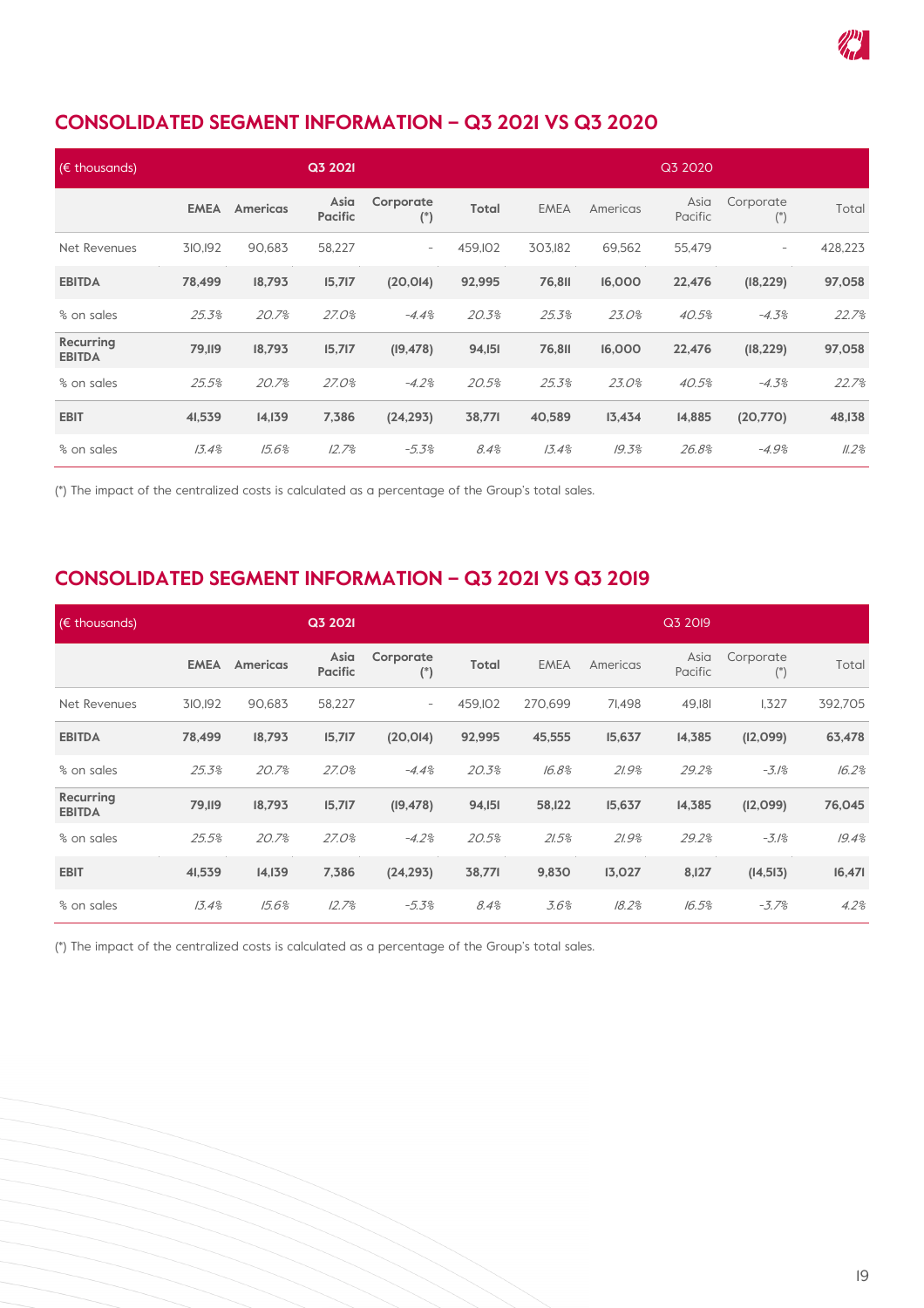

# **RECLASSIFIED CONSOLIDATED BALANCE SHEET**

| (€ thousands)                                                          | 09/30/2021  | 12/31/2020       | Change            |
|------------------------------------------------------------------------|-------------|------------------|-------------------|
| Goodwill                                                               | I, 335, 378 | <b>I.28I.609</b> | 53,769            |
| Customer lists, non-compete agreements, trademarks and location rights | 253, IO6    | 259,627          | (6,521)           |
| Software, licenses, other int.ass., wip and advances                   | 106,596     | 101,559          | 5,037             |
| Tangible assets                                                        | 176,535     | 177,616          | (I, O8I)          |
| Right of use assets                                                    | 415,783     | 409,338          | 6,445             |
| <b>Fixed financial assets</b>                                          | 38,000      | 38, 125          | (125)             |
| Other non-current financial assets                                     | 34,682      | 31,569           | 3.113             |
| <b>Total fixed assets</b>                                              | 2,360,080   | 2,299,443        | 60,637            |
| Inventories                                                            | 66,705      | 57,431           | 9,274             |
| Trade receivables                                                      | 151,186     | 169,060          | (17, 874)         |
| Other receivables                                                      | 80,002      | 60,533           | 19,469            |
| Current assets (A)                                                     | 297,893     | 287,024          | 10,869            |
| <b>Total assets</b>                                                    | 2,657,973   | 2,586,467        | 71,506            |
| Trade payables                                                         | (200, 565)  | (181, 036)       | (19, 529)         |
| Other payables                                                         | (335, 475)  | (318,968)        | (16,507)          |
| Provisions for risks (current portion)                                 | (2,328)     | (3,560)          | 1,232             |
| Short term liabilities (B)                                             | (538, 368)  | (503, 564)       | (34, 804)         |
| Working capital $(A) - (B)$                                            | (240, 475)  | (216,540)        | (23, 935)         |
| Derivative instruments                                                 | (3,802)     | (5,908)          | 2,106             |
| Deferred tax assets                                                    | 85,299      | 83,671           | 1,628             |
| Deferred tax liabilities                                               | (96, 022)   | (95,150)         | (872)             |
| Provisions for risks (non-current portion)                             | (5I,IOI)    | (49, 765)        | (1,336)           |
| Employee benefits (non-current portion)                                | (23, 304)   | (24, 019)        | 715               |
| Loan fees                                                              | 6,507       | 7,941            | (1, 434)          |
| Other long-term payables                                               | (I5I, 636)  | (141, 361)       | (10, 275)         |
| <b>NET INVESTED CAPITAL</b>                                            | 1,885,546   | 1,858,312        | 27,234            |
| Shareholders' equity                                                   | 836,274     | 800,883          | 35,391            |
| Third parties' equity                                                  | I.840       | 985              | 855               |
| Net equity                                                             | 838, II4    | 801,868          | 36,246            |
| Long term net financial debt                                           | 970,941     | I, IO3,265       | (132, 324)        |
| Short term net financial debt                                          | (354,098)   | (469,600)        | <b>II5,502</b>    |
| <b>Total net financial debt</b>                                        | 616,843     | 633,665          | (16, 822)         |
| Lease liabilities                                                      | 430,589     | 422,779          | 7,8 <sub>IO</sub> |
| Total lease liabilities & net financial debt                           | 1,047,432   | 1,056,444        | (9, 012)          |
| NET EQUITY, LEASE LIABILITIES AND NET FINANCIAL DEBT                   | 1,885,546   | 1,858,312        | 27,234            |